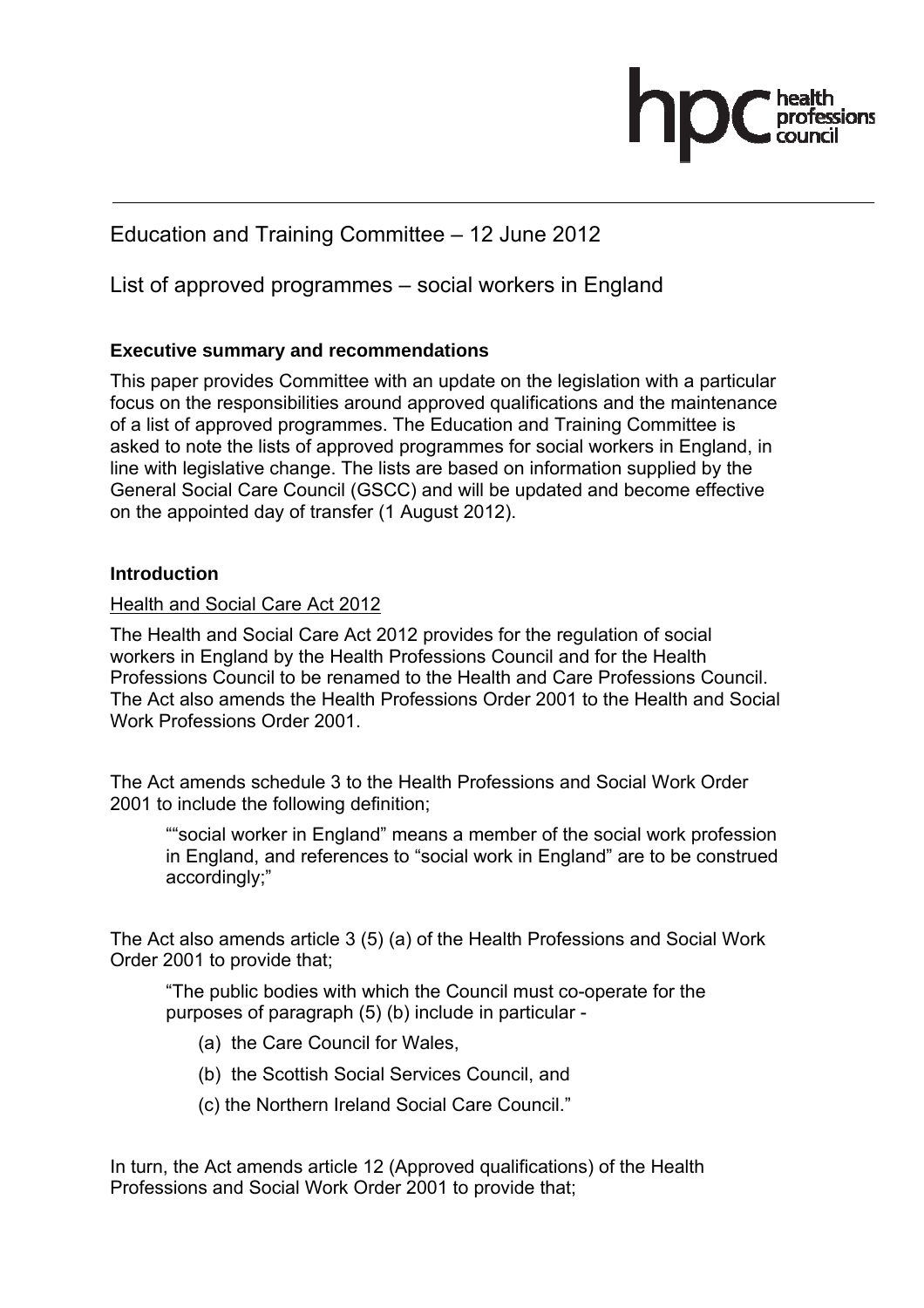"12. - (1) For the purposes of this Order a person is to be regarded as having an approved qualification if –

- (d) where he is applying for admission to the register as a social worker, he has, in Wales, Scotland or Northern Ireland, undergone training in social work and -
	- (i) the training is recognised by the Council as meeting the standard which it requires for admission to the part of the register relating to the social work profession in England, or
	- (ii) the training is not so recognised but he has undergone, whether in England or elsewhere, such additional training or professional experience as satisfies the Council that he has the requisite standard of proficiency for admission to the part of the register relating to the social work profession in England."

#### Health Professions and Social Work Order 2001

Article 15(8) of the Health Professions and Social Work Order 2001 remains unchanged and provides that;

"The Council shall maintain and publish a list of the courses of education and training, qualifications and institutions –

- (a) which are for the time being approved under this Order: or
- (b) which have been approved under this Order but which are no longer approved, together with a record of the periods in respect of which they were approved."

Therefore, it is necessary for the Council to maintain and publish lists of approved programmes for social workers in England. These lists should take into consideration the transfer arrangements outlined above.

#### Transitional arrangements

Transitional arrangements under the Health and Social Care Act will provide for all of the following to be treated as a qualification approved by the HCPC from the transfer date (until such time as that approval is varied or revoked by the HCPC:

- successful completion of a course in relevant social work which was immediately before the appointed day approved by the GSCC (including courses approved by the GSCC under the Central Council for Education and Training in Social Work (Transfer Scheme) Order 2001); and
- successful completion of training elsewhere than in England in relevant social work which was immediately before the appointed day recognised by the GSCC as being to a standard sufficient for registration.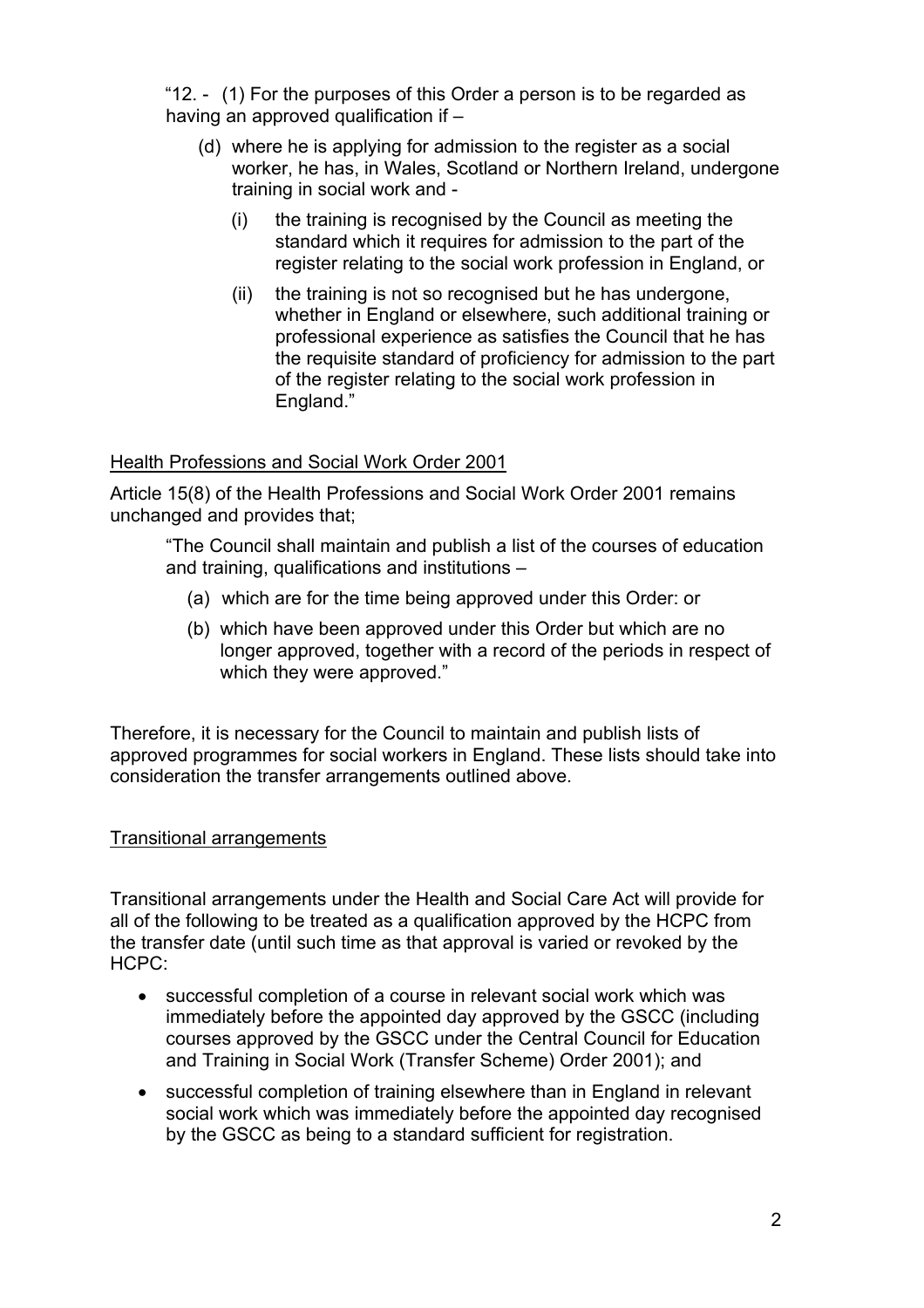Consequently, by operation of law, all currently approved routes to the GSCC register will be treated on a transitional basis as qualifications approved by the HCPC.

#### HPC's list of approved programmes

The HPC's 'register of approved programmes' is only available on-line. It is proposed that the lists of approved programmes for social workers in England are published, with appropriate caveats, ahead of the register opening on the appointed day of transfer (1 August 2012). This will provide clarity to education providers, as well as students and prospective applicants on the status of the programmes at the earliest opportunity. Once the register is transferred, the lists will be updated to reflect that the programmes have been automatically approved by HCPC on a transitional basis.

#### **Decision**

The Committee is asked to note the lists of approved programmes and arrangements for their publication and maintenance.

#### **Background information**

None

#### **Resource implications**

Resources have been accounted for in 2012-2013 Education Department work plan and budget.

#### **Financial implications**

Finance resources have been accounted for in 2012-2013 Education Department work plan and budget, as well as the social worker major project budget.

#### **Appendices**

Appendix 1 List of currently approved social worker in England programmes Appendix 2 List of historically approved social worker in England programmes

#### **Date of paper**

30 May 2012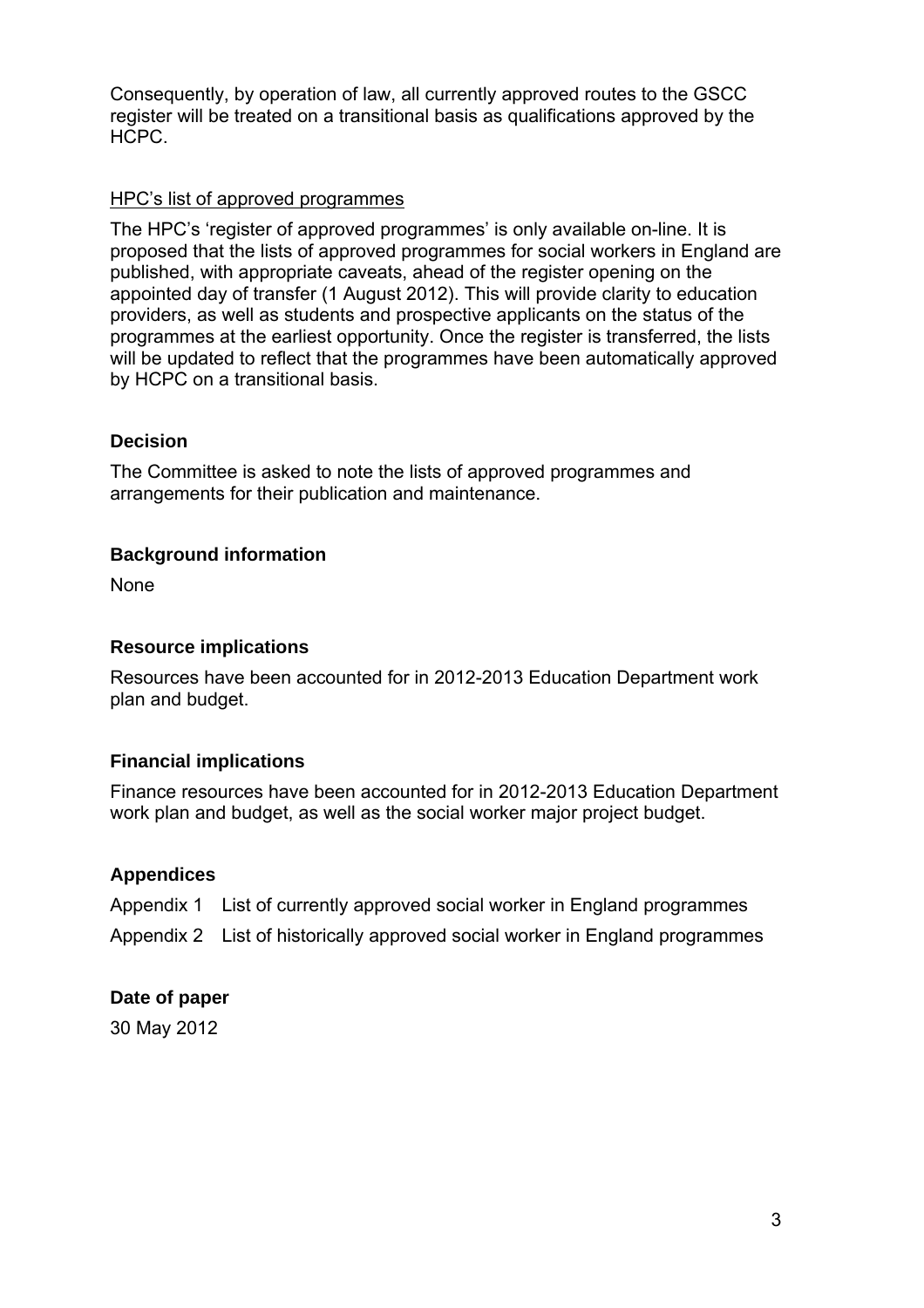# **Appendix 1 – List of currently approved social worker in England programmes**

| Education provider                         | <b>Programme title</b>                                   |
|--------------------------------------------|----------------------------------------------------------|
| <b>Anglia Ruskin University</b>            | BA (Hons) Social Work (Cambridge)                        |
|                                            | BA (Hons) Social Work (Chelmsford)                       |
|                                            | BA (Hons) Social Work (Peterborough)                     |
|                                            | BA (Hons) Social Work (Thurrock)                         |
|                                            | MA Social Work (Cambridge)                               |
|                                            | MA Social Work (Chelmsford)                              |
| <b>Birmingham City University</b>          | <b>BSc (Hons) Social Work</b>                            |
| <b>Bournemouth University</b>              | <b>BA (Hons) Social Work</b>                             |
|                                            | <b>MA Social Work</b>                                    |
| <b>Bradford College</b>                    | <b>BA (Hons) Social Work</b>                             |
| <b>Brunel University</b>                   | <b>BA (Hons) Social Work</b>                             |
|                                            | Postgraduate Diploma in Social Work                      |
|                                            | <b>MA Social Work</b>                                    |
| <b>Buckinghamshire New University</b>      | <b>BSc (Hons) Social Work</b>                            |
|                                            | <b>MSc Social Work</b>                                   |
| <b>Canterbury Christ Church University</b> | BA (Hons) in Social Work                                 |
|                                            | <b>MA in Social Work</b>                                 |
|                                            | Postgraduate Diploma in Social Work                      |
| <b>City College Norwich</b>                | BA (Hons) Applied Social Work                            |
| <b>Coventry University</b>                 | BA (Hons) in Social Work                                 |
| De Montfort University                     | <b>BA Honours in Social Work</b>                         |
| <b>Edge Hill University</b>                | <b>BA (Hons) Social Work</b>                             |
|                                            | BSc (Hons) Children's Nursing and Social Work            |
|                                            | BSc (Hons) Learning Disabilities Nursing and Social Work |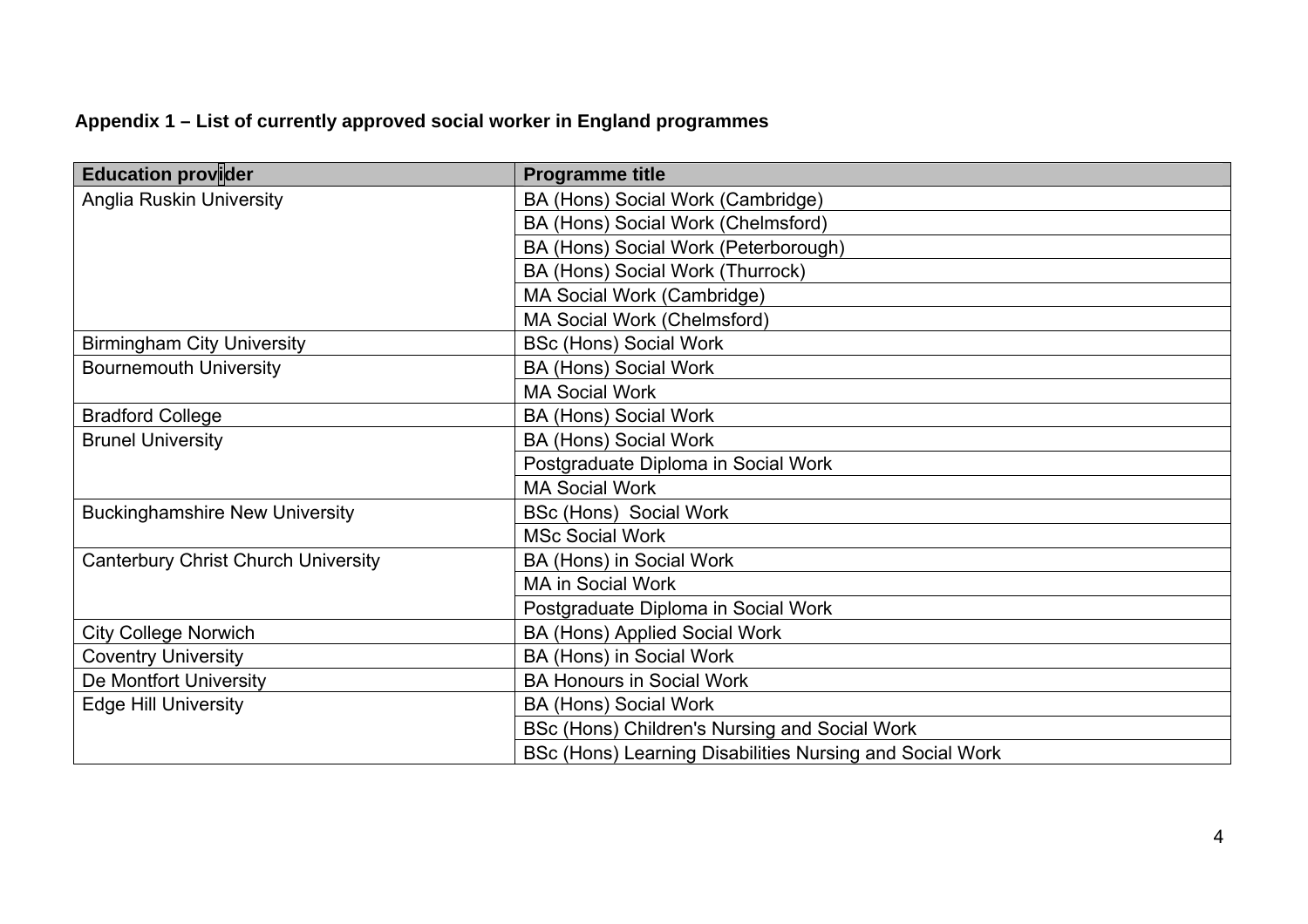| <b>Education provider</b>                      | <b>Programme title</b>                     |
|------------------------------------------------|--------------------------------------------|
| Goldsmiths College, University of London       | <b>BA (Hons) Social Work</b>               |
|                                                | <b>MA in Social Work</b>                   |
|                                                | MA Social Work (Step Up)                   |
| Havering College of Further & Higher Education | <b>BA (Hons) Social Work</b>               |
| <b>Keele University</b>                        | <b>BA (Hons) Social Work</b>               |
|                                                | <b>MA Social Work</b>                      |
| <b>Kingston University</b>                     | <b>BA (Hons) Social Work</b>               |
|                                                | <b>Masters in Social Work</b>              |
|                                                | Postgraduate Diploma in Social Work        |
| <b>Lancaster University</b>                    | <b>BA (Hons) Social Work</b>               |
|                                                | <b>BA (Hons) Social Work</b>               |
|                                                | <b>MA Social Work</b>                      |
|                                                | <b>MA Social Work</b>                      |
|                                                | Postgraduate Diploma in Social Work        |
| <b>Leeds Metropolitan University</b>           | BA (Hons) Degree in Social Work            |
|                                                | MA Degree in Social Work                   |
|                                                | Postgraduate Diploma in Social Work        |
| Liverpool Community College                    | BA (Hons) in Social Work                   |
| <b>Liverpool Hope University</b>               | <b>BA (Hons) Social Work</b>               |
|                                                | <b>MA in Social Work</b>                   |
| <b>Liverpool John Moores University</b>        | BA (Hons) in Social Work                   |
|                                                | <b>MA in Social Work</b>                   |
|                                                | MA in Social Work (Step up to Social Work) |
|                                                | Postgraduate Diploma in Social Work        |
| London Metropolitan University                 | <b>BSc (Hons) Social Work</b>              |
|                                                | <b>MSc Social Work</b>                     |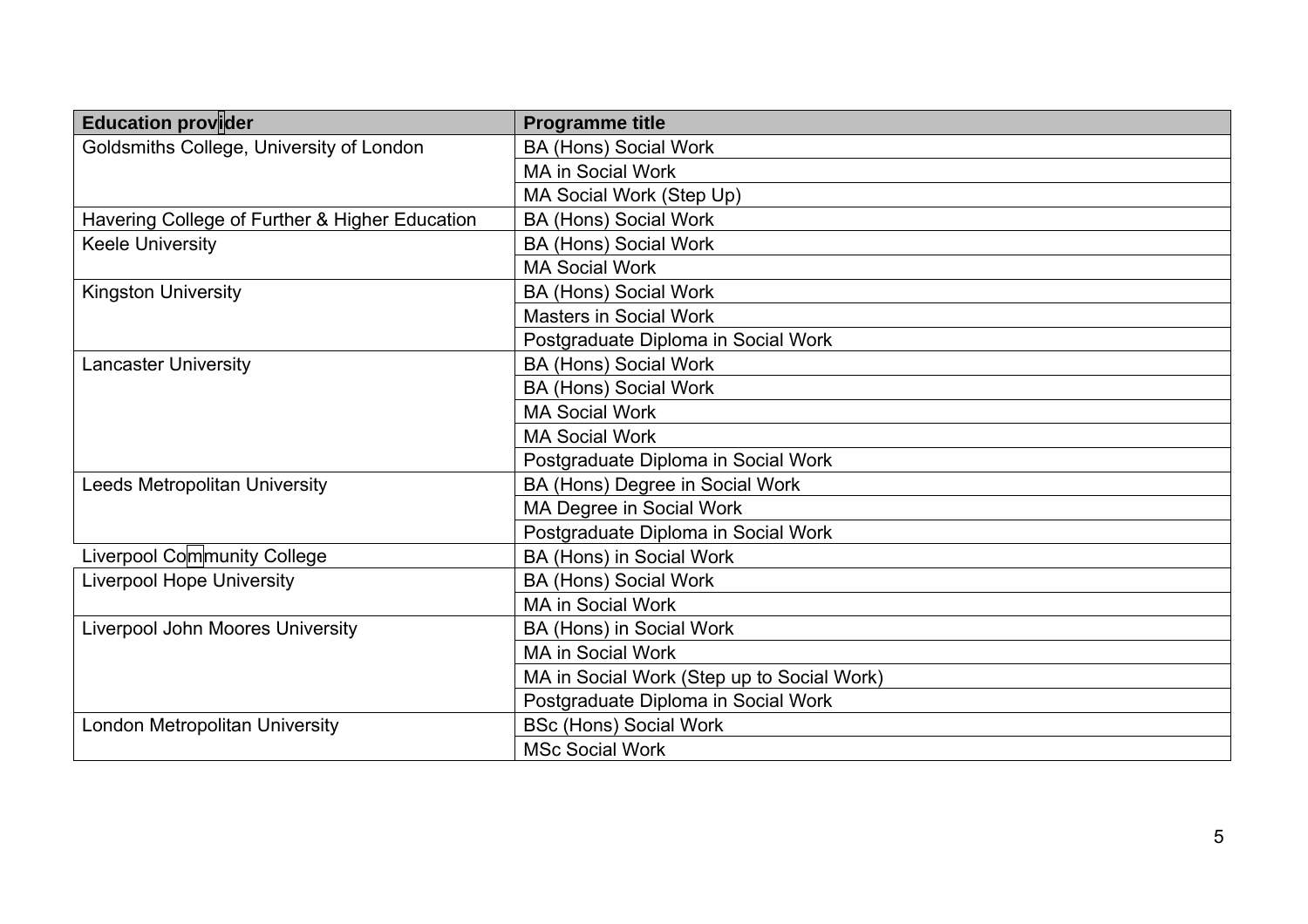| <b>Education provider</b>                 | <b>Programme title</b>                                        |
|-------------------------------------------|---------------------------------------------------------------|
| <b>London South Bank University</b>       | <b>BA (Hons) Social Work</b>                                  |
|                                           | BSc (Hons) in Mental Health Studies (Social Work and Nursing) |
|                                           | <b>BSc (Hons) Nursing and Social Work Studies</b>             |
|                                           | <b>MSc Social Work</b>                                        |
|                                           | Postgraduate Diploma Social Work                              |
| <b>Manchester Metropolitan University</b> | <b>BA (Hons) Social Work</b>                                  |
|                                           | <b>MA Social Work</b>                                         |
|                                           | MA Social Work (Employment based)                             |
|                                           | Postgraduate Diploma Social Work                              |
| <b>Middlesex University</b>               | <b>BA (Hons) Social Work</b>                                  |
|                                           | <b>MA in Social Work</b>                                      |
|                                           | Postgraduate Diploma in Social Work                           |
| New College Durham                        | <b>BA (Hons) Social Work</b>                                  |
| Northumbria University                    | <b>BSc (Hons) Social Work</b>                                 |
|                                           | <b>MA Social Work</b>                                         |
| <b>Nottingham Trent University</b>        | <b>BA Honours in Social Work</b>                              |
| <b>Open University</b>                    | BA (Hons) Social Work (England)                               |
| <b>Oxford Brookes University</b>          | BA (Hons) in Social Work                                      |
|                                           | <b>MA Social Work</b>                                         |
|                                           | Postgraduate Diploma Social Work                              |
| Royal Holloway, University of London      | <b>BSc (Hons) Social Work</b>                                 |
|                                           | Graduate Diploma in Social Work                               |
|                                           | <b>MSc in Social Work</b>                                     |
|                                           | Postgraduate Diploma in Social Work                           |
| <b>Ruskin College</b>                     | <b>BA (Hons) Social Work</b>                                  |
| <b>Sheffield Hallam University</b>        | BA (Hons) Applied Nursing and Social Work                     |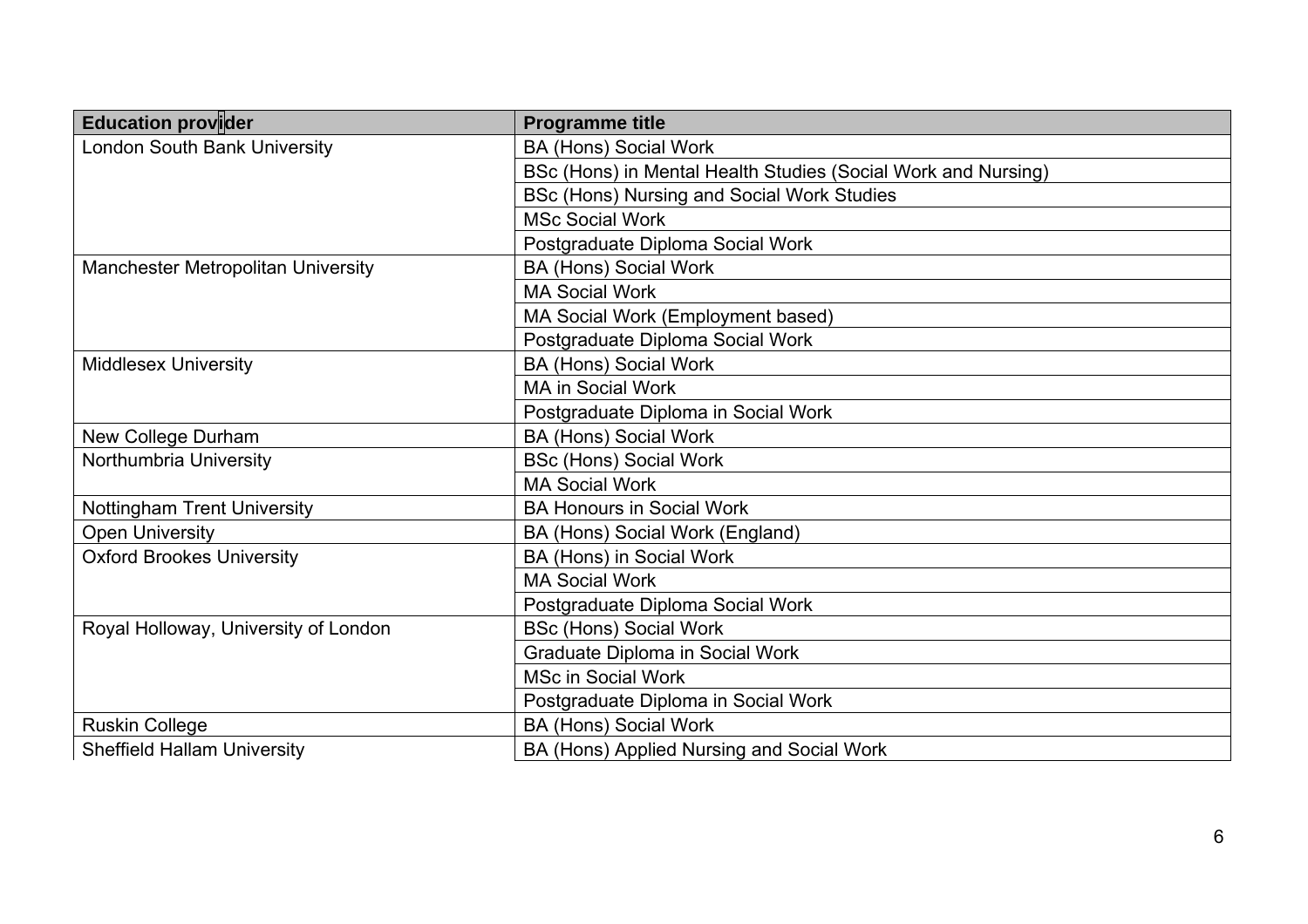| <b>Education provider</b>                         | <b>Programme title</b>                                 |
|---------------------------------------------------|--------------------------------------------------------|
|                                                   | BA (Hons) in Social Work Studies                       |
|                                                   | <b>MA in Social Work</b>                               |
|                                                   | <b>Masters In Social Work</b>                          |
|                                                   | Postgraduate Diploma in Social Work                    |
| <b>Southampton Solent University</b>              | <b>BA (Hons) Social Work</b>                           |
| <b>Staffordshire University</b>                   | BA (Hons) in Social Work                               |
| Stockport College of Further and Higher Education | <b>BA (Hons) Social Work</b>                           |
| <b>Teesside University</b>                        | <b>BA (Hons) Social Work</b>                           |
|                                                   | BA (Hons) Social Work (Flexible Route)                 |
|                                                   | BSc (Hons) Social Work / Nursing Learning Disabilities |
|                                                   | BSc (Hons) Social Work / Nursing Mental Health         |
| <b>University Campus Suffolk</b>                  | <b>BA (Hons) Social Work</b>                           |
| University of Bath                                | BSc (Hons) Social Work and Applied Social Studies      |
| University of Bedfordshire                        | BSc (Hons) in Social Work and Mental Health Nursing    |
|                                                   | <b>BSc (Hons) Social Work</b>                          |
|                                                   | Master of Professional Social Work Practice            |
|                                                   | <b>MSc Social Work</b>                                 |
| University of Birmingham                          | BA (Hons) Social Work                                  |
|                                                   | <b>MA Social Work</b>                                  |
|                                                   | Postgraduate Diploma in Social Work                    |
| University of Bradford                            | <b>BA Honours in Social Work</b>                       |
|                                                   | <b>MA in Social Work</b>                               |
| University of Brighton                            | <b>BSc (Hons) Social Work</b>                          |
|                                                   | <b>MSc Social Work</b>                                 |
| University of Bristol                             | <b>MSc in Social Work</b>                              |
|                                                   | Postgraduate Diploma in Social Work                    |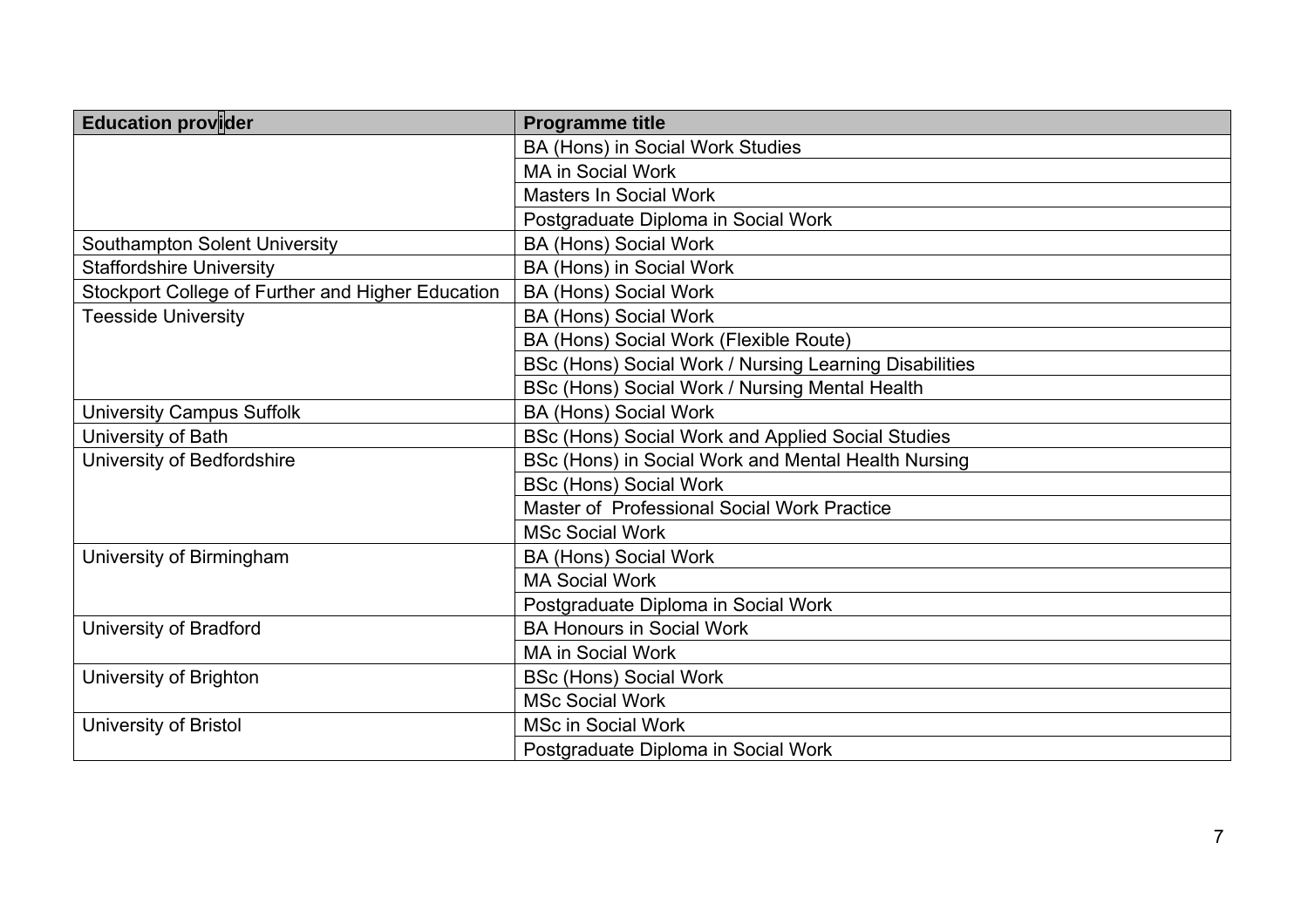| <b>Education provider</b>        | <b>Programme title</b>                   |
|----------------------------------|------------------------------------------|
| University of Central Lancashire | <b>BA (Hons) Social Work</b>             |
|                                  | BA (Hons) Social Work (Burnley)          |
|                                  | BA (Hons) Social Work (Burnley)          |
|                                  | BA (Hons) Social Work (Kendal)           |
|                                  | BA (Hons) Social Work (Kendal)           |
|                                  | BA (Hons) Social Work (Preston)          |
|                                  | BA (Hons) Social Work (Preston)          |
|                                  | <b>MA in Social Work</b>                 |
|                                  | Postgraduate Diploma in Social Work      |
| University of Chester            | <b>BA (Hons) Social Work</b>             |
|                                  | <b>MA Social Work</b>                    |
|                                  | Postgraduate Diploma in Social Work      |
| University of Chichester         | <b>BA (Hons) Social Work</b>             |
| University of Cumbria            | <b>BA (Hons) Social Work</b>             |
|                                  | <b>MA Social Work</b>                    |
|                                  | Postgraduate Diploma Social Work         |
| University of Derby              | <b>BA Honours in Applied Social Work</b> |
| University of Durham             | <b>Master of Social Work</b>             |
| University of East Anglia        | BA (Hons) in Social Work                 |
|                                  | <b>MA in Social Work</b>                 |
| University of East London        | <b>BA (Hons) Social Work</b>             |
|                                  | <b>MA in Social Work</b>                 |
|                                  | Postgraduate Diploma in Social Work      |
| University of Essex              | BA (Hons) in Social Work                 |
| University of Gloucestershire    | <b>BSc (Hons) Social Work</b>            |
| University of Greenwich          | <b>BA (Hons) Social Work</b>             |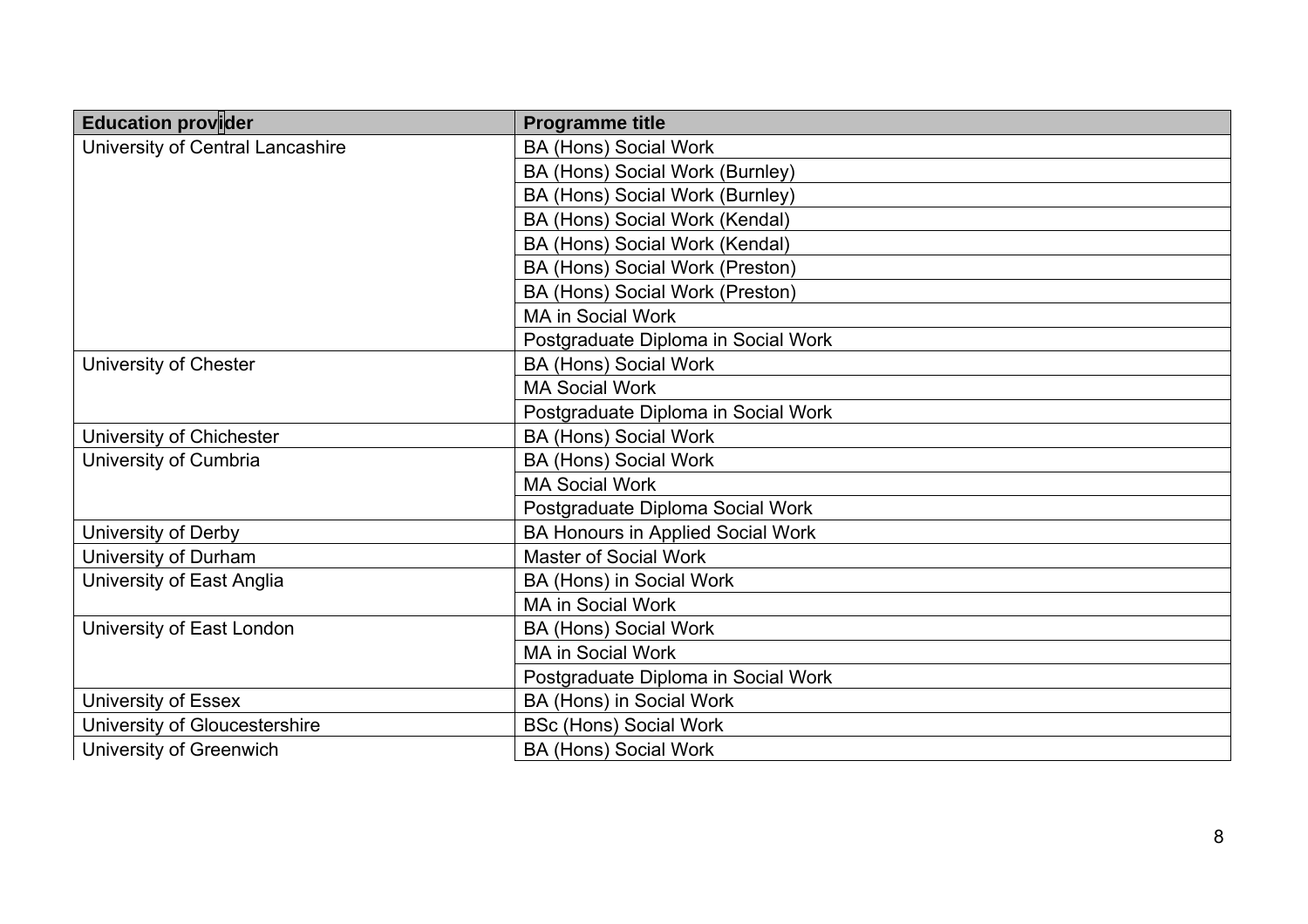| <b>Education provider</b>    | <b>Programme title</b>                                   |
|------------------------------|----------------------------------------------------------|
|                              | <b>MA Social Work</b>                                    |
|                              | Postgraduate Diploma Social Work                         |
| University of Hertfordshire  | BSc (Hons) Nursing (Learning Disability) and Social Work |
|                              | <b>BSc (Hons) Social Work</b>                            |
|                              | <b>MSc Social Work</b>                                   |
|                              | MSc Social Work (Step up to Social Work)                 |
| University of Huddersfield   | BSc (Hons) in Social Work                                |
|                              | <b>MSc Social Work</b>                                   |
| University of Hull           | <b>BA (Hons) Social Work</b>                             |
|                              | <b>Masters Award in Social Work</b>                      |
|                              | Postgraduate Diploma Social Work                         |
| University of Kent at Medway | <b>BA (Hons) Social Work</b>                             |
| University of Leeds          | <b>BA Honours in Social Work</b>                         |
|                              | <b>MA in Social Work</b>                                 |
|                              | Postgraduate Diploma Social Work                         |
| University of Leicester      | MA Degree in Social Work                                 |
| University of Lincoln        | <b>BSc (Hons) Social Work</b>                            |
|                              | MSc in Social Work (Lincoln Campus)                      |
| University of Manchester     | <b>BA (Hons) Social Work</b>                             |
|                              | <b>MA in Social Work</b>                                 |
|                              | Postgraduate Diploma Social Work                         |
| University of Northampton    | BA (Hons) in Social Work                                 |
| University of Nottingham     | BA (Hons) in Social Work and Social Policy               |
|                              | <b>MA in Social Work</b>                                 |
|                              | Postgraduate Diploma in Social Work                      |
|                              | BA (Hons) in Social Work                                 |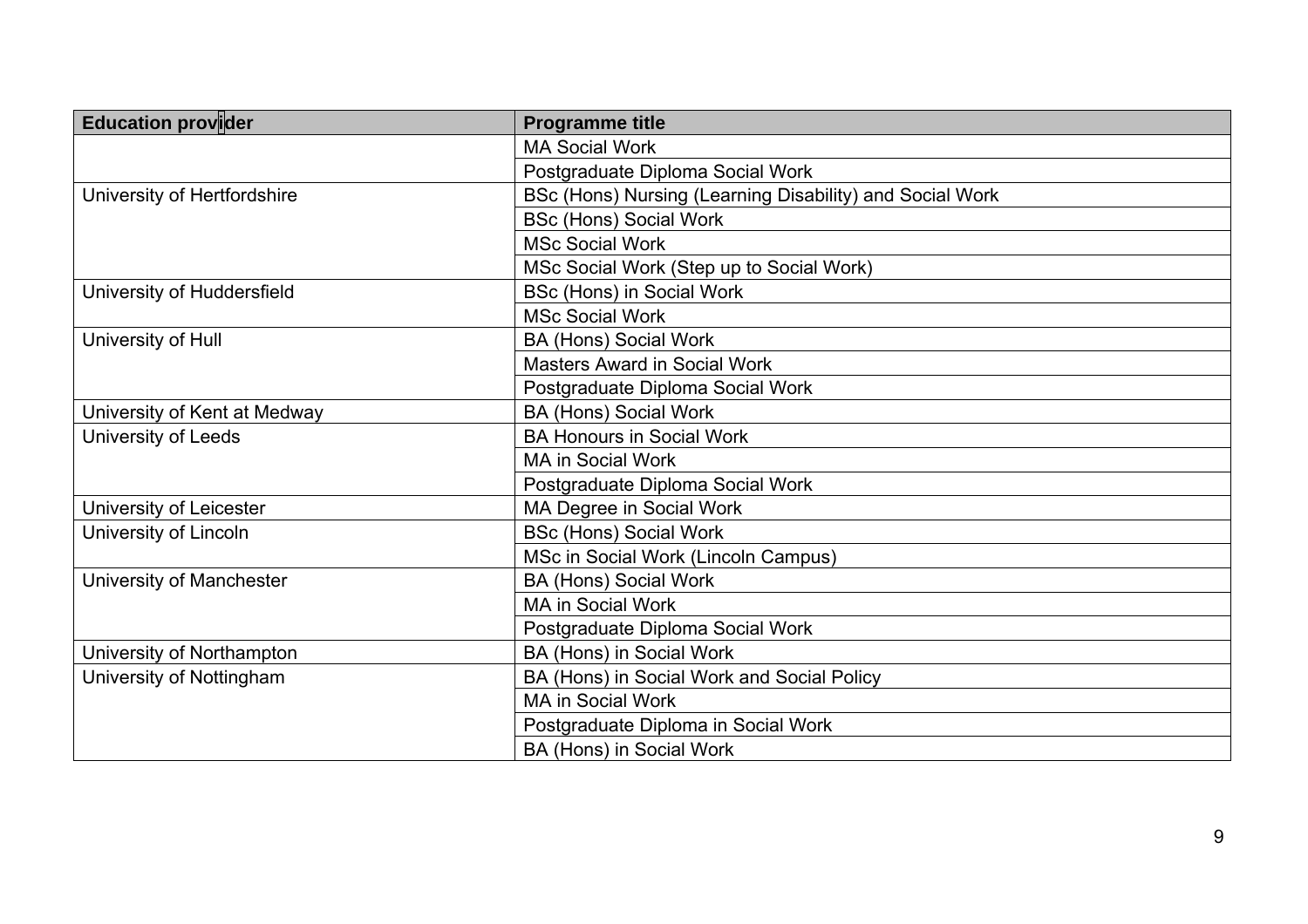| <b>Education provider</b>                     | <b>Programme title</b>                                     |
|-----------------------------------------------|------------------------------------------------------------|
| University of Plymouth                        | <b>BSc (Hons) Social Work</b>                              |
|                                               | <b>MA Social Work</b>                                      |
|                                               | Postgraduate Diploma in Social Work                        |
| University of Portsmouth                      | <b>BSc (Hons) in Social Work</b>                           |
|                                               | <b>MSc Social Work</b>                                     |
| University of Reading                         | <b>BA (Hons) Social Work</b>                               |
| <b>University of Salford</b>                  | <b>BA (Hons) Social Work Studies</b>                       |
|                                               | BSc (Hons) Professional Studies In Nursing and Social Work |
|                                               | <b>MA in Social Work</b>                                   |
|                                               | Postgraduate Diploma in Social Work                        |
| University of Sheffield                       | <b>BA (Hons) Social Work</b>                               |
|                                               | <b>MA in Social Work</b>                                   |
|                                               | Postgraduate Diploma in Social Work                        |
| University of Southampton                     | BSc (Hons) (Social Sciences) in Social Work                |
|                                               | MSc (Social Sciences) in Social Work                       |
|                                               | Postgraduate Diploma (Social Sciences) in Social Work      |
| University of Sunderland                      | <b>BA (Hons) Social Work</b>                               |
| <b>University of Sussex</b>                   | <b>BA (Hons) Social Work</b>                               |
|                                               | <b>MA in Social Work</b>                                   |
|                                               | Postgraduate Diploma in Social Work                        |
| University of Sussex / University of Brighton | <b>BA (Hons) Social Work</b>                               |
| University of the West of England             | <b>BSc (Hons) Social Work</b>                              |
| <b>University of Warwick</b>                  | MA in Social Work                                          |
| University of West London                     | BSc (Hons) in Social Work                                  |
| University of Winchester                      | <b>BSc (Hons) Social Work</b>                              |
| University of Wolverhampton                   | <b>BA (Hons) Social Work</b>                               |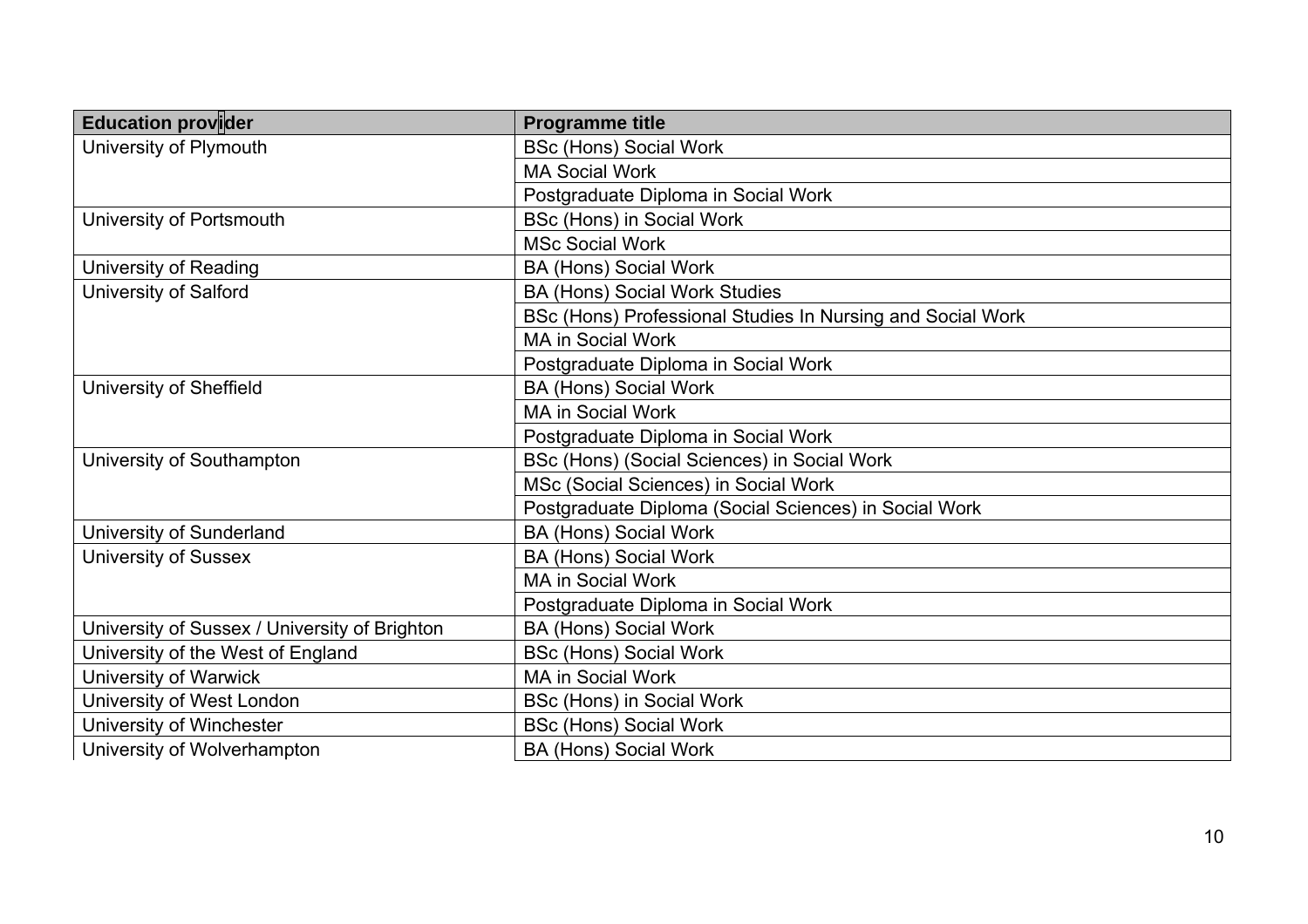| <b>Education provider</b>            | <b>Programme title</b>                                    |
|--------------------------------------|-----------------------------------------------------------|
|                                      | <b>MA Social Work</b>                                     |
|                                      | Postgraduate Diploma Social Work                          |
| University of Worcester              | BA (Hons) Social Work (North East Worcestershire College) |
|                                      | <b>MA in Social Work</b>                                  |
| University of York                   | BA (Hons) in Social Work                                  |
|                                      | <b>MA in Social Work</b>                                  |
|                                      | Postgraduate Diploma in Social Work                       |
| <b>Wiltshire College</b>             | <b>BSc (Hons) Social Work</b>                             |
| <b>Glasgow Caledonian University</b> | <b>BA (Hons) Social Work</b>                              |
| <b>Robert Gordon University</b>      | <b>BA (Hons) Social Work</b>                              |
|                                      | <b>BA (Hons) Social Work</b>                              |
|                                      | BA (Hons) Social Work (Residential Child Care)            |
|                                      | Pg Dip Social Work                                        |
|                                      | <b>MSc Social Work</b>                                    |
| <b>Open University</b>               | BA (Hons) in Social Work Scotland                         |
| University of Dundee                 | <b>BA (Hons) Social Work</b>                              |
|                                      | <b>MSc Social Work</b>                                    |
| University of Edinburgh              | <b>BSc Social Work</b>                                    |
|                                      | Pg Dip in Social Work                                     |
|                                      | <b>Masters of Social Work</b>                             |
| University of Strathclyde            | Pg Dip in Social Work                                     |
|                                      | MA (Hons) Social Work                                     |
|                                      | <b>Masters in Social Work</b>                             |
| University of Stirling               | BA (Hons) in Social Work                                  |
|                                      | Pg Dip in Social Work                                     |
|                                      | <b>MSc in Social Work</b>                                 |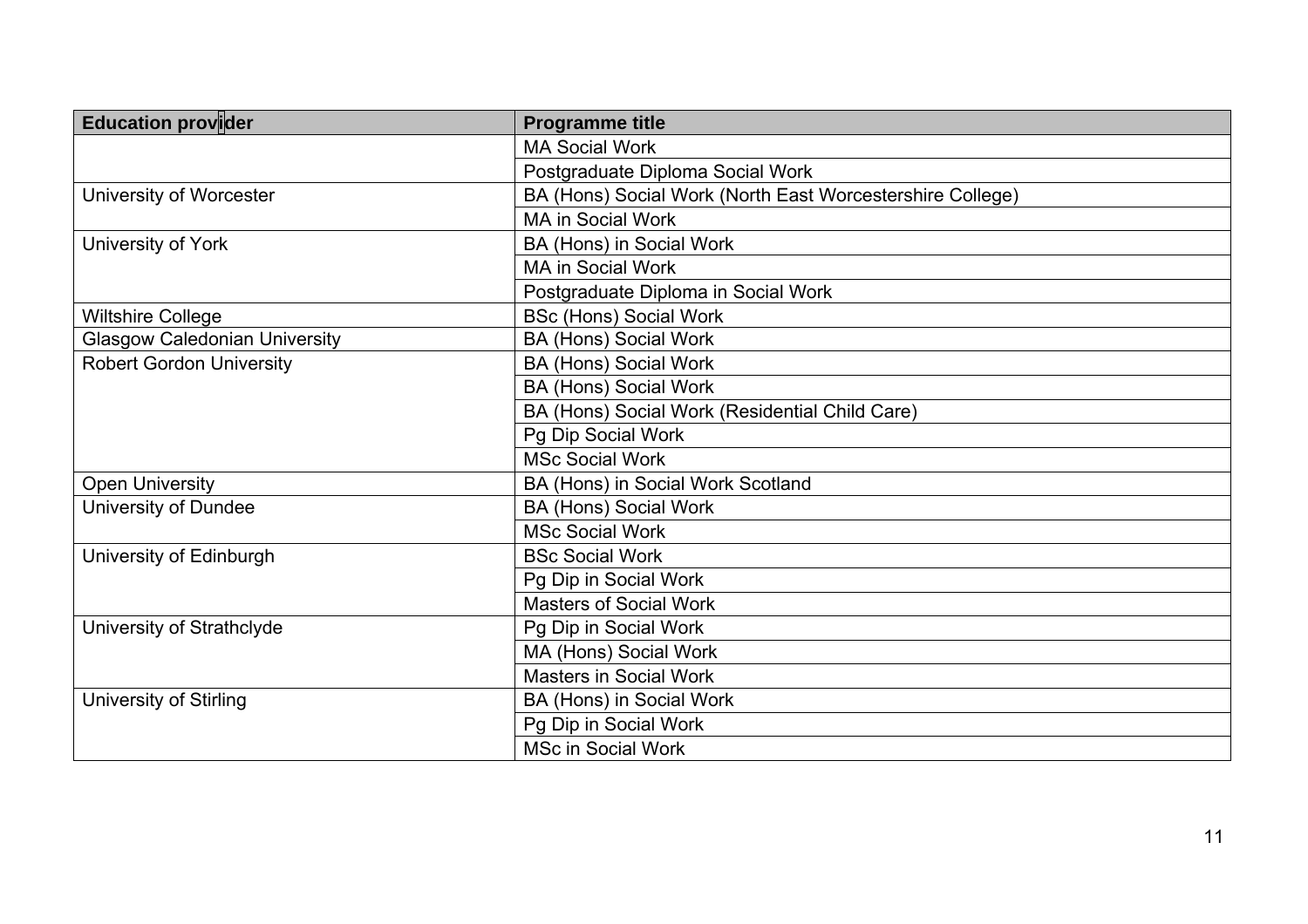| <b>Education provider</b>              | <b>Programme title</b>           |
|----------------------------------------|----------------------------------|
| University of the West of Scotland     | <b>BA (Hons) Social Work</b>     |
| <b>Bangor University</b>               | <b>BA (Hons) Social Work</b>     |
| <b>Bridgend College</b>                | BSc (Hons) Degree in Social Work |
| <b>Cardiff Metropolitan University</b> | <b>BA (Hons) Social Work</b>     |
| <b>Cardiff University</b>              | <b>Masters in Social Work</b>    |
| Glyndŵr University                     | <b>BA (Hons) Social Work</b>     |
| <b>Open University</b>                 | BA (Hons) in Social Work Wales   |
| <b>Swansea University</b>              | <b>BSc (Hons) Social Work</b>    |
| University of Glamorgan                | <b>BSc (Hons) Social Work</b>    |
| University of Wales, Newport           | <b>BA (Hons) Social Work</b>     |
| <b>Belfast Metropolitan College</b>    | BSc (Hons) in Social Work        |
| South West Regional College            | BSc (Hons) in Social Work        |
| The Queen's University of Belfast      | <b>Bachelor in Social Work</b>   |
| <b>University of Ulster</b>            | BSc (Hons) in Social Work        |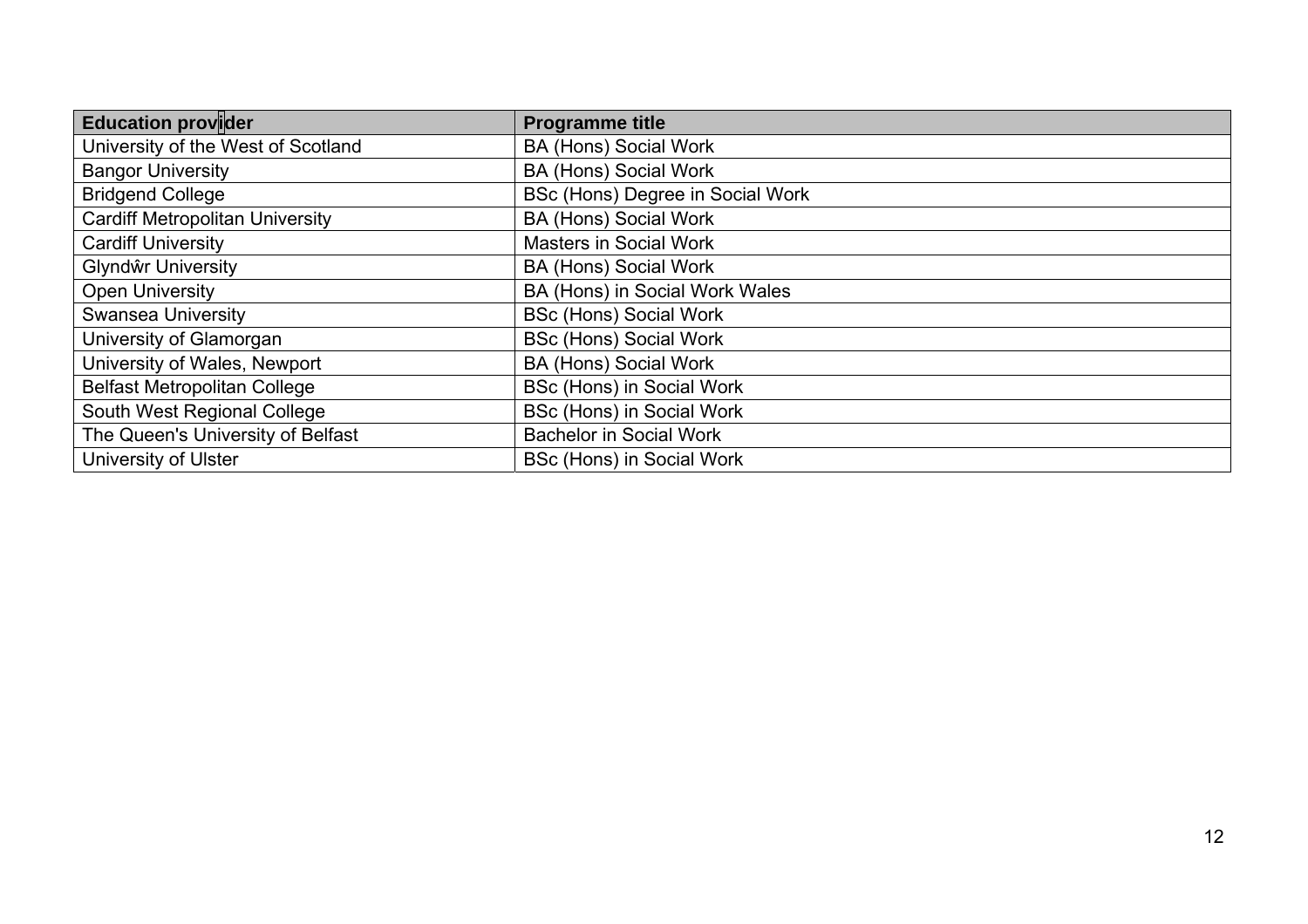## **Appendix 2 – List of historically approved social worker in England programmes**

| <b>Education provider</b>              | <b>Programme title</b>                                     | <b>Period of approval</b> |                    |
|----------------------------------------|------------------------------------------------------------|---------------------------|--------------------|
|                                        |                                                            | <b>First intake</b>       | <b>Last intake</b> |
| <b>Bournemouth University</b>          | BA (Hons) Social Work (Full time)                          | 12/09/2005                | 21/09/2006         |
|                                        | BA (Hons) Social Work (Part time)                          | 29/09/2008                | 29/09/2008         |
| Canterbury Christ Church University    | BA (Hons) in Social Work                                   | 13/09/2004                | 20/09/2005         |
| <b>City College Norwich</b>            | BA (Hons) Social Work (City College Norwich) (Part time)   | 06/01/2004                | 06/01/2004         |
|                                        | BA (Hons) Social Work (City College Norwich) (Full time)   | 01/09/2003                | 06/09/2004         |
| <b>Coventry University</b>             | BA (Hons) in Social Work                                   | 01/09/2003                | 01/09/2008         |
| De Montfort University                 | BA Honours in Social Work (University of Bedfordshire)     | 22/09/2003                | 01/09/2006         |
| Royal Holloway, University of London   | <b>BSc Hons Social Work</b>                                | 27/09/2004                | 27/09/2004         |
| <b>Ruskin College</b>                  | <b>BA (Honours) Social Work</b>                            | 07/09/2004                | 07/09/2004         |
| <b>Teesside University</b>             | <b>BA (Hons) Social Work</b>                               | 01/09/2004                | 01/01/2008         |
| Universities of Salford & Manchester   | BSc (Hons) Professional Studies In Nursing and Social Work | 26/09/2005                | 26/09/2005         |
| University of Bath in Swindon          | BSc (Hons) in Social Work And Applied Social Studies       | 02/10/2006                | 01/10/2007         |
| University of Chester                  | BA (Hons) Social Work (Part time, College based)           | 27/09/2004                | 25/09/2006         |
|                                        | BA (Hons) Social Work (Part time, Employment based)        | 26/09/2005                | 26/09/2005         |
| University of Leeds                    | <b>BA Honours in Social Work</b>                           | 25/09/2003                | 01/09/2007         |
| University of Portsmouth               | BA (Hons) Social Work (Part time, College based)           | 22/09/2003                | 03/10/2005         |
|                                        | BA (Hons) Social Work (Part time, Employment based)        | 03/10/2005                | 02/10/2006         |
| University of Reading                  | BA (Hons) Social Work (Part time, College based)           | 01/10/2003                | 01/10/2003         |
|                                        | BA (Hons) Social Work (Part time, Employment based)        | 27/09/2004                | 28/09/2008         |
| University of Worcester                | BA (Hons) Social Work (North East Worcestershire College)  | 23/09/2004                | 23/09/2004         |
| <b>Anglia Higher Education College</b> | Certificate of Qualification in Social Work                | 01/09/1987                | 01/09/1990         |
| Anglia Polytechnic                     | Certificate of Qualification in Social Work                | 01/10/1989                | 01/09/1990         |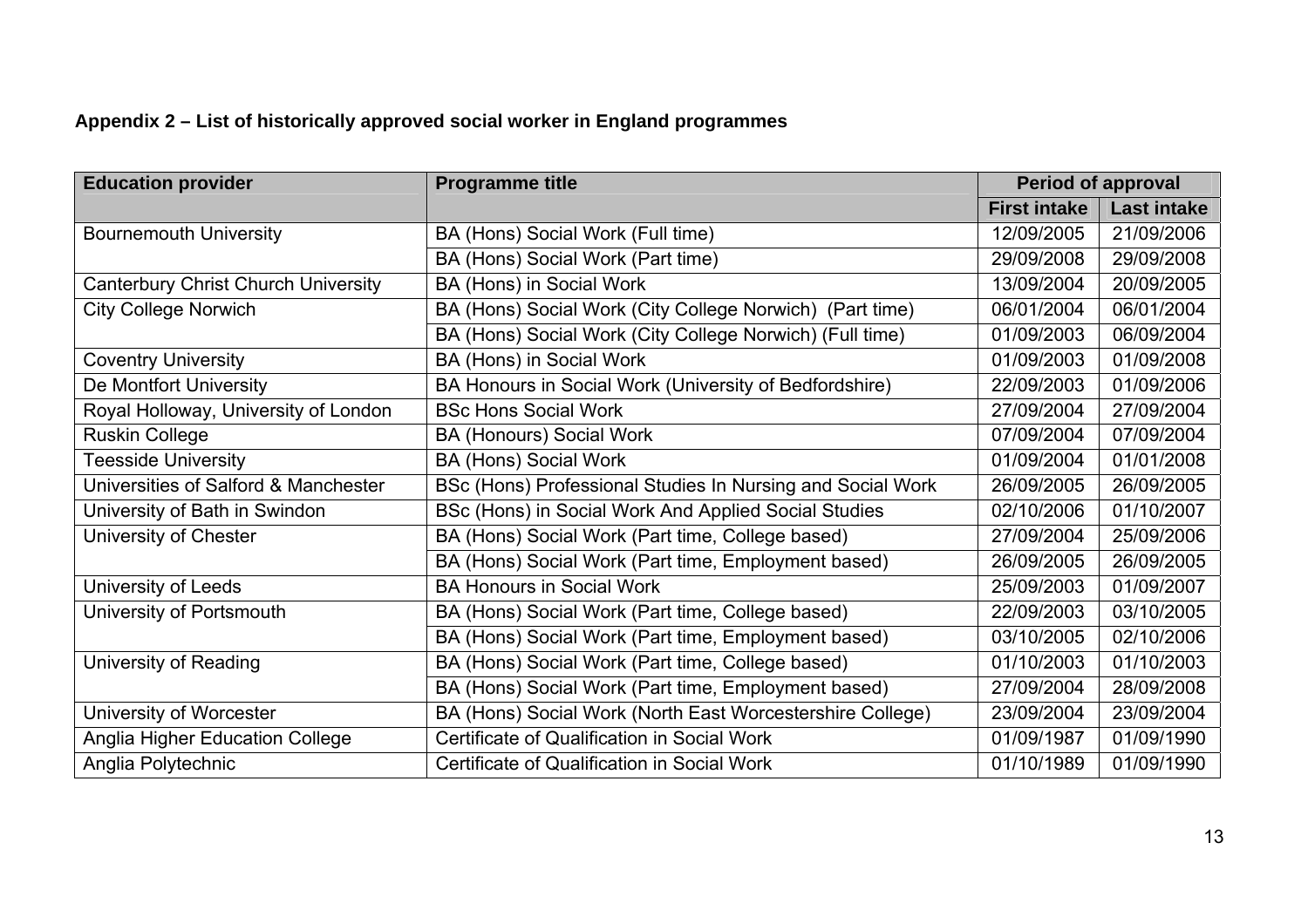| <b>Bedford College</b>                       | Certificate of Qualification in Social Work | 01/08/1971 | 01/09/1992 |
|----------------------------------------------|---------------------------------------------|------------|------------|
| Birmingham Polytechnic                       | Certificate of Qualification in Social Work | 01/08/1972 | 01/09/1991 |
| <b>Bristol Polytechnic</b>                   | Certificate of Qualification in Social Work | 01/09/1970 | 01/09/1989 |
| <b>Brunel University</b>                     | Certificate of Qualification in Social Work | 01/09/1971 | 01/09/1981 |
| <b>Buckinghamshire College of Higher</b>     | Certificate of Qualification in Social Work | 01/09/1970 | 01/09/1990 |
| Education                                    |                                             |            |            |
| <b>Cardiff Institute</b>                     | Certificate of Qualification in Social Work | 01/09/1989 | 01/09/1990 |
| <b>Chelmer Institute of Higher Education</b> | Certificate of Qualification in Social Work | 01/01/1974 | 01/09/1982 |
| Chelsea College London                       | Certificate of Qualification in Social Work | 01/10/1976 | 01/09/1981 |
| <b>Chiswick Polytechnic</b>                  | Certificate of Qualification in Social Work | 01/09/1971 | 01/09/1975 |
| City of Birmingham Polytechnic               | Certificate of Qualification in Social Work | 01/09/1970 | 01/09/1989 |
| Lanchester Polytechnic Coventry              | Certificate of Qualification in Social Work | 01/09/1970 | 01/09/1986 |
| <b>Coventry University</b>                   | Certificate of Qualification in Social Work | 01/09/1969 | 01/09/1990 |
| Croydon College                              | Certificate of Qualification in Social Work | 01/09/1971 | 01/09/1993 |
| Dundee College of Education                  | Certificate of Qualification in Social Work | 01/10/1976 | 01/10/1988 |
| Essex Institute of Higher Education          | Certificate of Qualification in Social Work | 01/09/1983 | 01/09/1986 |
| Harris College Preston                       | Certificate of Qualification in Social Work | 01/01/1971 | 01/09/1971 |
| Hatfield Polytechnic                         | Certificate of Qualification in Social Work | 01/09/1969 | 01/09/1988 |
| Home Office                                  | Certificate of Qualification in Social Work | 01/10/1972 | 01/09/1981 |
| <b>Hull University</b>                       | Certificate of Qualification in Social Work | 01/10/1971 | 01/10/1990 |
| Humberside College of Education              | Certificate of Qualification in Social Work | 01/09/1977 | 31/07/1985 |
| Humberside Polytechnic                       | Certificate of Qualification in Social Work | 01/09/1983 | 01/09/1984 |
| Ipswich Civic College                        | Certificate of Qualification in Social Work | 01/07/1972 | 01/07/1975 |
| Jordanhill College                           | Certificate of Qualification in Social Work | 01/10/1970 | 31/07/1972 |
| <b>Keele University</b>                      | Certificate of Qualification in Social Work | 01/10/1972 | 31/10/1990 |
| <b>Kent University</b>                       | Certificate of Qualification in Social Work | 01/09/1970 | 01/09/1970 |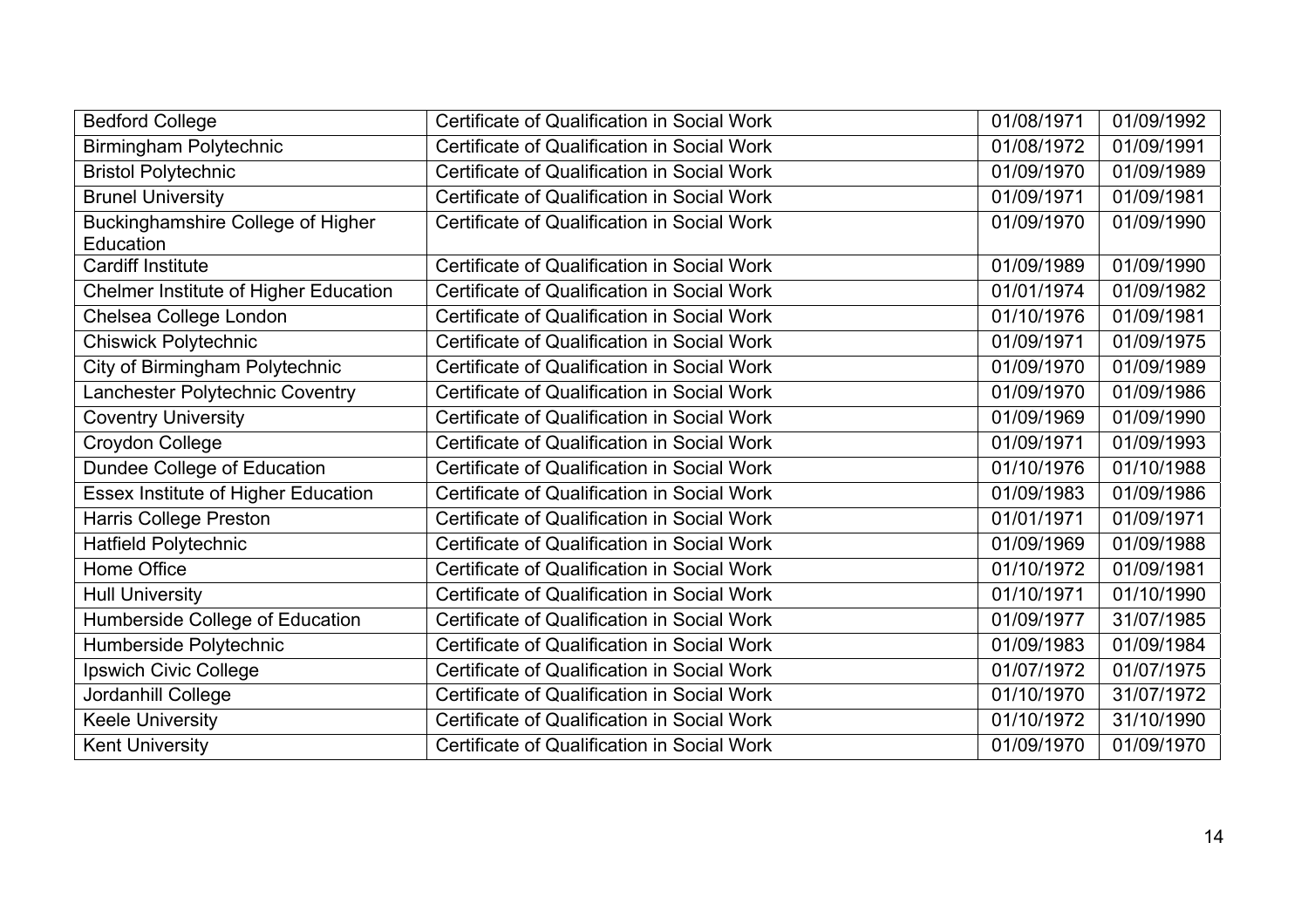| Kingston Polytechnic                  | Certificate of Qualification in Social Work | 01/01/1976 | 01/01/1990 |
|---------------------------------------|---------------------------------------------|------------|------------|
| <b>Kingston University</b>            | Certificate of Qualification in Social Work | 01/01/1991 | 01/01/1993 |
| Lancashire Polytechnic/University     | Certificate of Qualification in Social Work | 01/09/1983 | 01/09/1991 |
| Landaff College of Education          | Certificate of Qualification in Social Work | 01/01/1972 | 01/01/1976 |
| Leeds Metropolitan University         | Certificate of Qualification in Social Work | 01/09/1992 | 01/09/1993 |
| Leeds Polytechnic                     | Certificate of Qualification in Social Work | 01/10/1970 | 30/09/1992 |
| eicester Polytechnic                  | Certificate of Qualification in Social Work | 01/01/1978 | 31/10/1989 |
| Liverpool Polytechnic                 | Certificate of Qualification in Social Work | 01/09/1970 | 30/09/1991 |
| London School of Economics            | Certificate of Qualification in Social Work | 01/10/1971 | 30/09/1992 |
| Manchester Polytechnic                | Certificate of Qualification in Social Work | 01/09/1970 | 30/09/1990 |
| <b>Manchester University</b>          | Certificate of Qualification in Social Work | 30/08/1970 | 07/09/1992 |
| Medway & Maidstone College of         | Certificate of Qualification in Social Work | 01/09/1971 | 31/10/1975 |
| Technology                            |                                             |            |            |
| Mid Kent College of Further Education | Certificate of Qualification in Social Work | 28/09/1989 | 28/09/1989 |
| Middlesex Polytechnic                 | Certificate of Qualification in Social Work | 01/09/1968 | 30/09/1989 |
| <b>Middlesex University</b>           | Certificate of Qualification in Social Work | 01/09/1990 | 30/09/1991 |
| Moray House College of Education      | Certificate of Qualification in Social Work | 01/09/1969 | 30/09/1990 |
| Nene College Northampton              | Certificate of Qualification in Social Work | 01/09/1979 | 30/09/1990 |
| Newcastle upon Tyne Polytechnic       | Certificate of Qualification in Social Work | 01/09/1970 | 30/09/1990 |
| North East London Polytechnic         | Certificate of Qualification in Social Work | 01/09/1970 | 31/10/1989 |
| North East Wales Institute of Higher  | Certificate of Qualification in Social Work | 01/09/1977 | 30/09/1991 |
| Education                             |                                             |            |            |
| North Hertfordshire College           | Certificate of Qualification in Social Work | 01/09/1969 | 30/09/1992 |
| North London Polytechnic              | Certificate of Qualification in Social Work | 01/09/1970 | 30/09/1991 |
| Nottingham Polytechnic                | Certificate of Qualification in Social Work | 01/09/1970 | 31/10/1991 |
| <b>Nottingham University</b>          | Certificate of Qualification in Social Work | 01/10/1971 | 31/10/1991 |
| <b>Oxford Polytechnic</b>             | Certificate of Qualification in Social Work | 01/09/1970 | 30/09/1991 |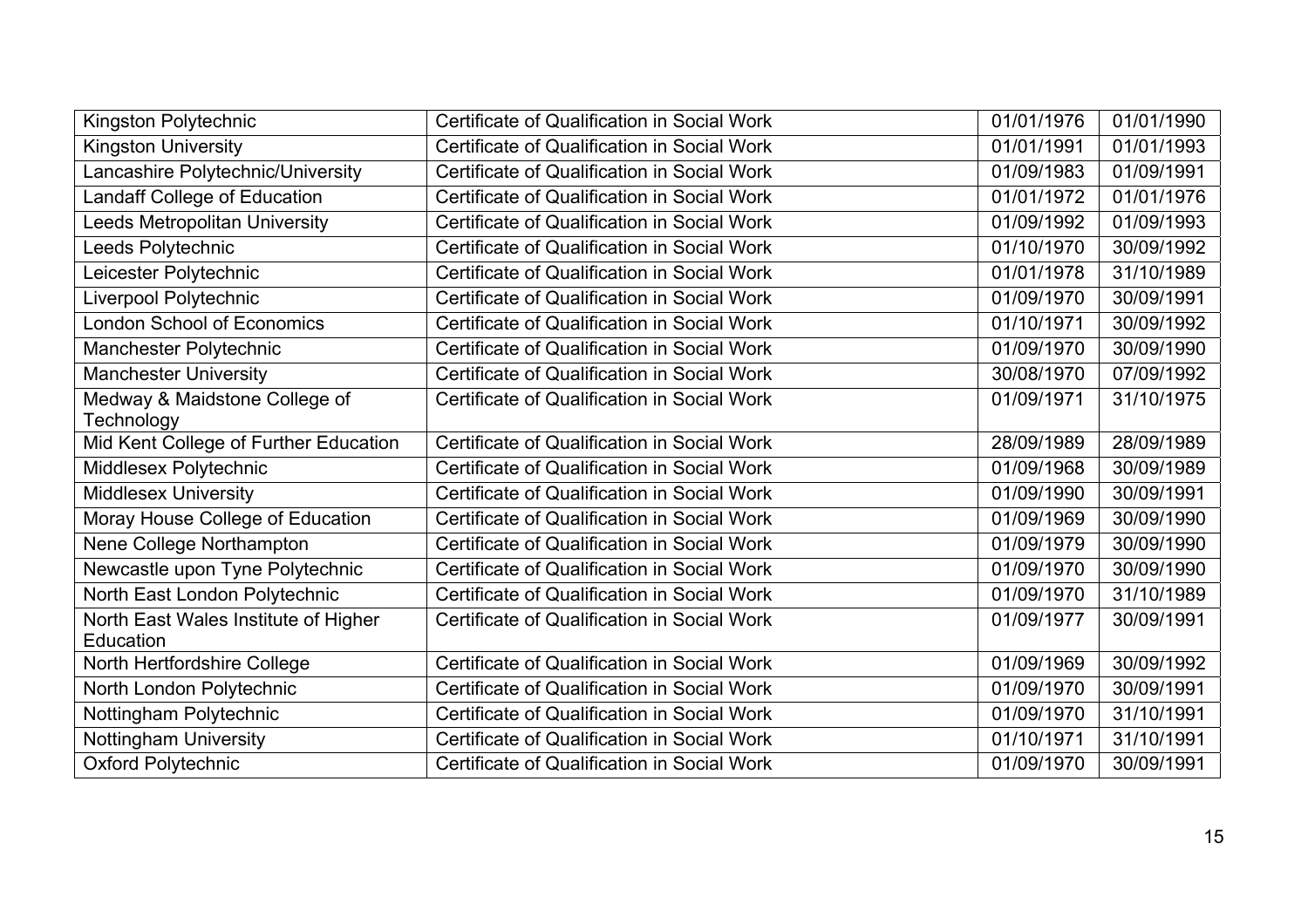| Paisley College                                  | Certificate of Qualification in Social Work | 01/09/1974 | 01/10/1989 |
|--------------------------------------------------|---------------------------------------------|------------|------------|
| <b>Plymouth Polytechnic</b>                      | Certificate of Qualification in Social Work | 01/09/1970 | 30/09/1986 |
| Polytechnic of Central London                    | Certificate of Qualification in Social Work | 01/09/1975 | 30/09/1990 |
| <b>Polytechnic South West</b>                    | Certificate of Qualification in Social Work | 01/09/1985 | 30/09/1989 |
| Portsmouth Polytechnic                           | Certificate of Qualification in Social Work | 01/01/1972 | 31/10/1989 |
| Preston Polytechnic                              | Certificate of Qualification in Social Work | 01/09/1971 | 30/09/1982 |
| Queen Margaret College                           | Certificate of Qualification in Social Work | 01/09/1976 | 30/09/1981 |
| Queens College Glasgow                           | Certificate of Qualification in Social Work | 01/10/1977 | 12/09/1990 |
| Robert Gordon Institute of Technology            | Certificate of Qualification in Social Work | 01/10/1970 | 30/09/1990 |
| Royal Holloway & Bedford New College             | Certificate of Qualification in Social Work | 01/08/1970 | 30/09/1991 |
| <b>Ruskin College</b>                            | Certificate of Qualification in Social Work | 01/10/1972 | 31/10/1991 |
| Selly Oak College                                | Certificate of Qualification in Social Work | 01/09/1978 | 30/09/1991 |
| <b>Sheffield City Polytechnic</b>                | Certificate of Qualification in Social Work | 01/09/1970 | 30/09/1988 |
| <b>South Bank University</b>                     | Certificate of Qualification in Social Work | 01/09/1974 | 30/09/1991 |
| South Glamorgan Institute of Higher<br>Education | Certificate of Qualification in Social Work | 01/09/1970 | 31/01/1988 |
| Southampton University                           | Certificate of Qualification in Social Work | 01/10/1971 | 28/09/1989 |
| <b>Stevenage College</b>                         | Certificate of Qualification in Social Work | 01/09/1970 | 30/09/1988 |
| <b>Stirling University</b>                       | Certificate of Qualification in Social Work | 01/09/1978 | 30/09/1991 |
| Suffolk College of Further & Higher<br>Education | Certificate of Qualification in Social Work | 01/09/1976 | 30/09/1990 |
| <b>Sunderland Polytechnic</b>                    | Certificate of Qualification in Social Work | 01/09/1977 | 01/09/1990 |
| <b>Surrey University</b>                         | Certificate of Qualification in Social Work | 01/10/1973 | 31/10/1986 |
| <b>Sussex University</b>                         | Certificate of Qualification in Social Work | 01/10/1969 | 31/10/1991 |
| Swansea College                                  | Certificate of Qualification in Social Work | 05/10/1971 | 01/10/1990 |
| Queens University of Belfast                     | Certificate of Qualification in Social Work | 01/10/1971 | 31/10/1990 |
| <b>Thurrock Technical College</b>                | Certificate of Qualification in Social Work | 01/01/1970 | 31/01/1973 |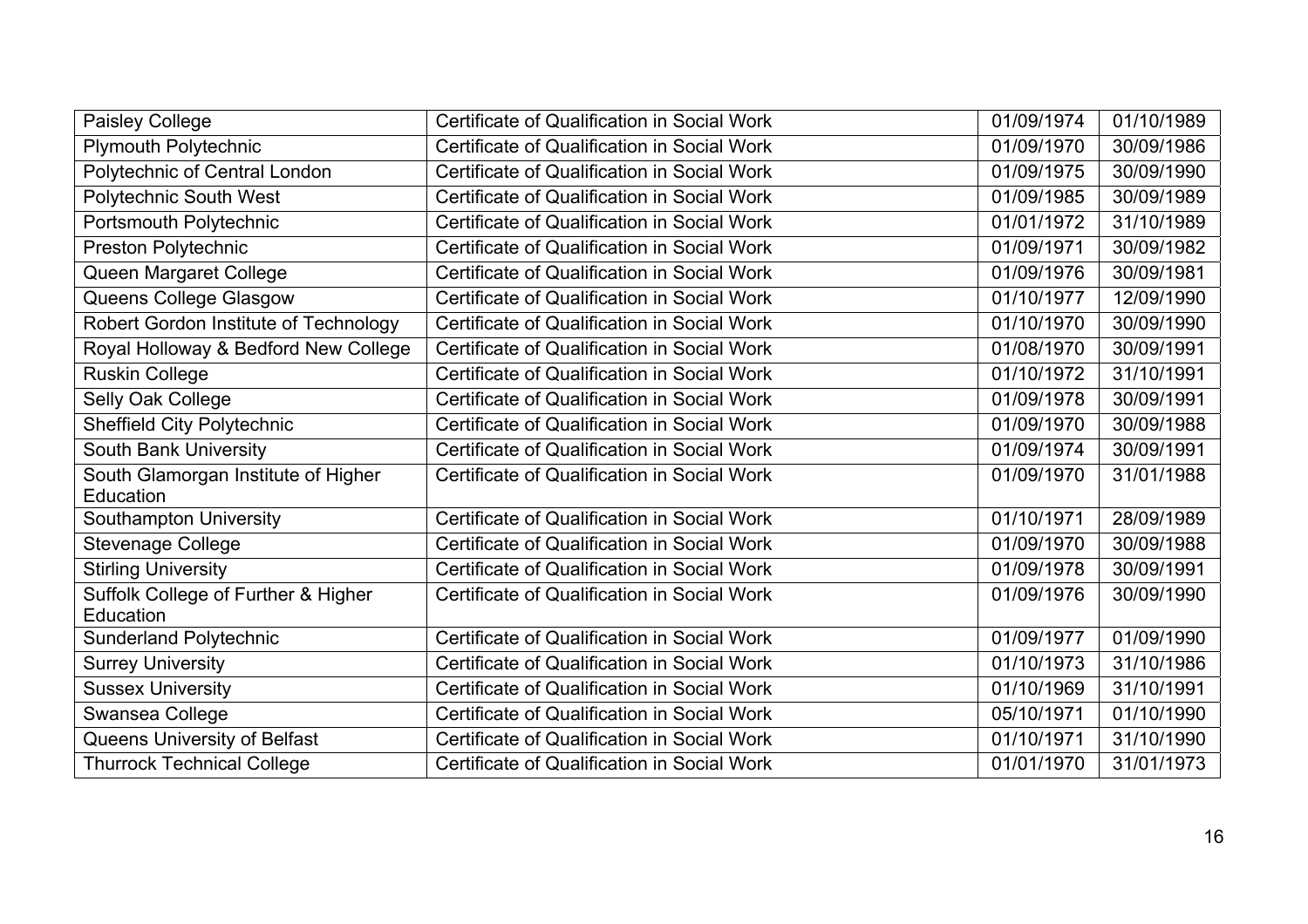| <b>University College Cardiff</b>           | Certificate of Qualification in Social Work | 01/10/1971 | 31/10/1991 |
|---------------------------------------------|---------------------------------------------|------------|------------|
| <b>University College Cork</b>              | Certificate of Qualification in Social Work | 01/10/1978 | 31/10/1990 |
| <b>University College Dublin</b>            | Certificate of Qualification in Social Work | 01/10/1971 | 09/10/1989 |
| University College North Wales              | Certificate of Qualification in Social Work | 01/10/1971 | 02/10/1991 |
| University of Aberdeen                      | Certificate of Qualification in Social Work | 01/10/1970 | 31/10/1989 |
| University of Bath                          | Certificate of Qualification in Social Work | 01/10/1971 | 31/10/1989 |
| University of Birmingham                    | Certificate of Qualification in Social Work | 01/10/1971 | 31/10/1992 |
| University of Bradford                      | Certificate of Qualification in Social Work | 01/09/1968 | 31/10/1992 |
| University of Bristol                       | Certificate of Qualification in Social Work | 01/10/1970 | 11/01/1991 |
| University of Central England               | Certificate of Qualification in Social Work | 01/09/1990 | 30/09/1990 |
| University of Central Lancashire            | Certificate of Qualification in Social Work | 01/10/1989 | 31/10/1990 |
| University of Dublin                        | Certificate of Qualification in Social Work | 01/10/1971 | 31/10/1992 |
| University of Dundee                        | Certificate of Qualification in Social Work | 01/09/1971 | 31/10/1992 |
| University of East Anglia                   | Certificate of Qualification in Social Work | 01/10/1976 | 31/10/1991 |
| University of East London                   | Certificate of Qualification in Social Work | 01/10/1988 | 30/09/1990 |
| University of Edinburgh                     | Certificate of Qualification in Social Work | 01/10/1971 | 31/10/1991 |
| University of Exeter                        | Certificate of Qualification in Social Work | 01/09/1970 | 27/08/1991 |
| University of Glasgow                       | Certificate of Qualification in Social Work | 01/10/1972 | 31/10/1990 |
| University of Herefordshire                 | Certificate of Qualification in Social Work | 01/09/1989 | 30/09/1990 |
| University of Huddersfield                  | Certificate of Qualification in Social Work | 01/09/1975 | 31/10/1990 |
| University of Leeds                         | Certificate of Qualification in Social Work | 01/09/1971 | 30/09/1985 |
| University of Leicester                     | Certificate of Qualification in Social Work | 01/08/1971 | 31/10/1991 |
| University of Liverpool                     | Certificate of Qualification in Social Work | 01/01/1971 | 31/10/1992 |
| University of London                        | Certificate of Qualification in Social Work | 01/09/1970 | 30/09/1986 |
| Goldsmiths College, University of<br>London | Certificate of Qualification in Social Work | 13/09/1971 | 14/09/1992 |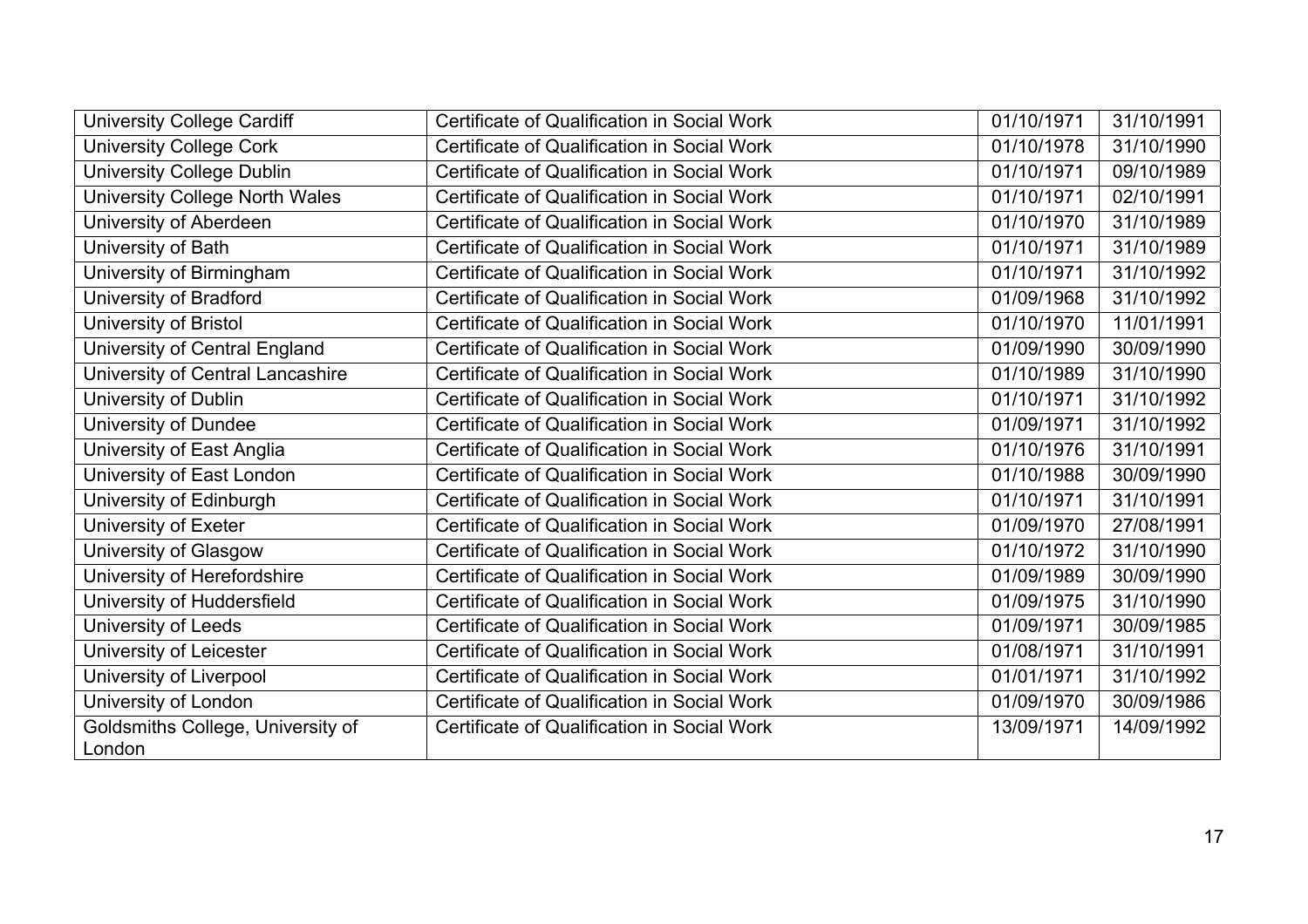| University of Newcastle Upon Tyne                    | Certificate of Qualification in Social Work | 01/09/1971 | 31/10/1988 |
|------------------------------------------------------|---------------------------------------------|------------|------------|
| University of Oxford                                 | Certificate of Qualification in Social Work | 01/09/1969 | 28/09/1992 |
| University of Plymouth                               | Certificate of Qualification in Social Work | 28/09/1988 | 30/09/1991 |
| <b>University of Reading</b>                         | Certificate of Qualification in Social Work | 01/07/1978 | 30/09/1991 |
| University of Sheffield                              | Certificate of Qualification in Social Work | 01/10/1971 | 31/10/1990 |
| University of Stirling                               | Certificate of Qualification in Social Work | 01/09/1972 | 30/09/1983 |
| University of Teesside                               | Certificate of Qualification in Social Work | 01/08/1971 | 30/09/1991 |
| University of Ulster                                 | Certificate of Qualification in Social Work | 01/09/1971 | 30/09/1991 |
| University of York                                   | Certificate of Qualification in Social Work | 01/10/1970 | 10/10/1990 |
| <b>Warwick University</b>                            | Certificate of Qualification in Social Work | 01/10/1974 | 31/10/1990 |
| West London Institute of Higher<br>Education         | Certificate of Qualification in Social Work | 01/09/1976 | 30/09/1991 |
| <b>Westhill College</b>                              | Certificate of Qualification in Social Work | 01/09/1976 | 30/09/1982 |
| <b>Wolverhampton Polytechnic</b>                     | Certificate of Qualification in Social Work | 18/04/1976 | 30/09/1982 |
| <b>Caledonian CSS Scheme</b>                         | <b>Certificate in Social Services</b>       | 16/06/1980 | 01/05/1991 |
| Cambridgeshire CSS Scheme                            | <b>Certificate in Social Services</b>       | 01/01/1978 | 07/01/1991 |
| <b>Cheshire CSS Scheme</b>                           | <b>Certificate in Social Services</b>       | 06/09/1977 | 01/09/1991 |
| <b>Cleveland &amp; North Yorkshire CSS</b><br>Scheme | <b>Certificate in Social Services</b>       | 01/01/1983 | 27/04/1992 |
| Derby Lonsdale CSS Scheme                            | Certificate in Social Services              | 01/10/1978 | 29/04/1985 |
| East Anglia CSS Scheme                               | <b>Certificate in Social Services</b>       | 16/09/1975 | 30/09/1991 |
| East Midlands CSS Scheme                             | <b>Certificate in Social Services</b>       | 03/10/1983 | 27/04/1992 |
| Essex CSS Scheme                                     | <b>Certificate in Social Services</b>       | 10/01/1978 | 15/04/1991 |
| Forth CSS Scheme                                     | <b>Certificate in Social Services</b>       | 11/08/1980 | 02/04/1990 |
| <b>Greater Manchester CSS Scheme</b>                 | <b>Certificate in Social Services</b>       | 01/07/1976 | 31/01/1993 |
| <b>Gwynied CSS Scheme</b>                            | <b>Certificate in Social Services</b>       | 24/09/1979 | 31/01/1993 |
| <b>Hertfordshire CSS Scheme</b>                      | <b>Certificate in Social Services</b>       | 17/03/1978 | 30/09/1992 |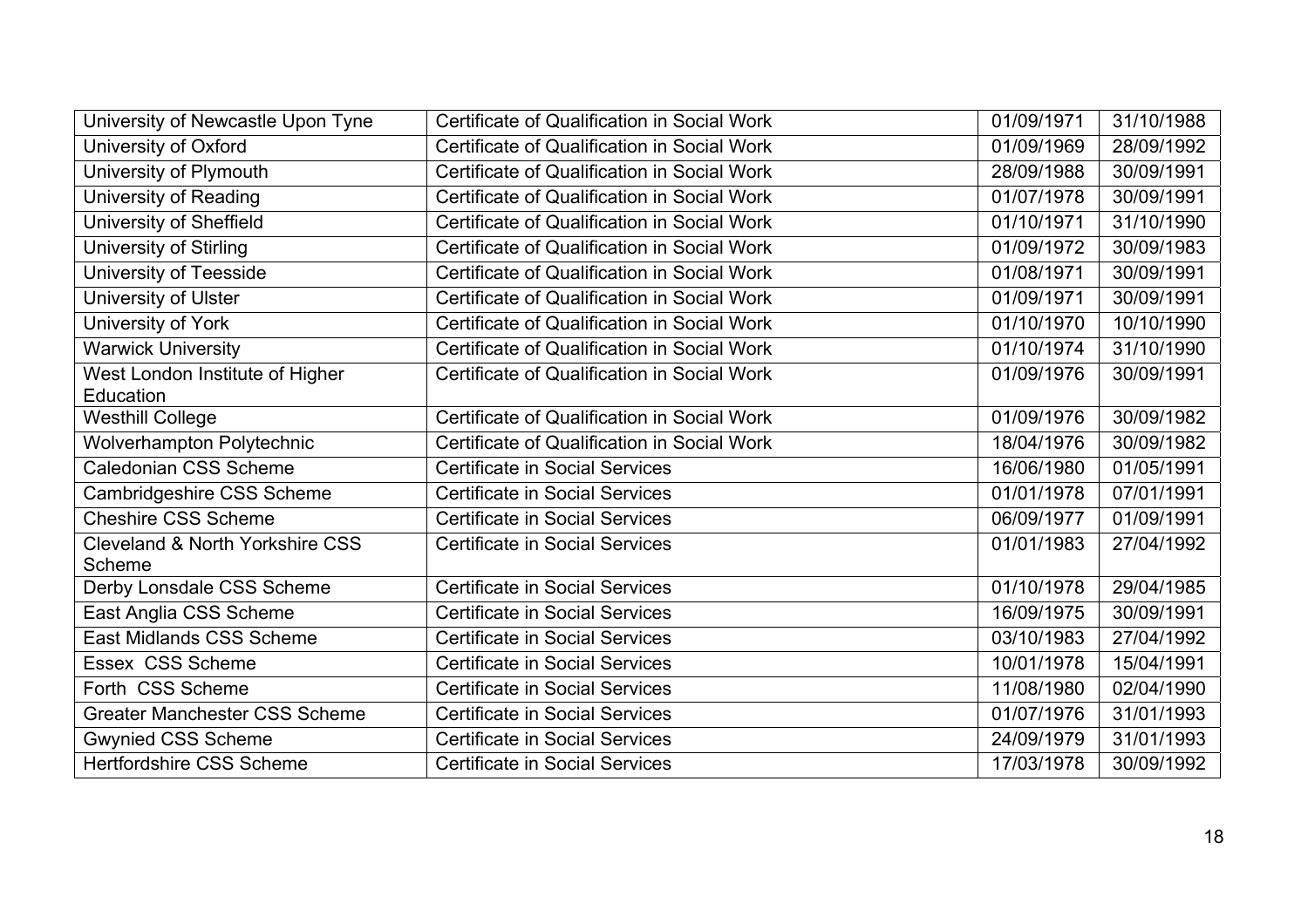| Humberside CSS Scheme                                                        | <b>Certificate in Social Services</b>                                     | 14/03/1978 | 30/01/1991 |
|------------------------------------------------------------------------------|---------------------------------------------------------------------------|------------|------------|
| Lancashire CSS Scheme                                                        | <b>Certificate in Social Services</b>                                     | 27/06/1978 | 30/09/1993 |
| Merseyside CSS Scheme                                                        | <b>Certificate in Social Services</b>                                     | 22/02/1981 | 30/01/1993 |
| Mid Yorkshire CSS Scheme                                                     | <b>Certificate in Social Services</b>                                     | 29/06/1978 | 27/04/1992 |
| North East CSS Scheme                                                        | <b>Certificate in Social Services</b>                                     | 30/03/1979 | 17/12/1993 |
| North East London CSS Scheme                                                 | <b>Certificate in Social Services</b>                                     | 23/03/1977 | 15/01/1992 |
| Northern Ireland CSS Scheme                                                  | <b>Certificate in Social Services</b>                                     | 20/06/1980 | 30/09/1993 |
| Severn and Avon CSS Scheme                                                   | <b>Certificate in Social Services</b>                                     | 31/03/1980 | 30/04/1992 |
| South & West Wales CSS Scheme                                                | <b>Certificate in Social Services</b>                                     | 23/04/1982 | 06/01/1992 |
| South East (Bromley) CSS Scheme                                              | <b>Certificate in Social Services</b>                                     | 13/02/1976 | 06/01/1992 |
| South West Peninsula CSS Scheme                                              | <b>Certificate in Social Services</b>                                     | 17/09/1979 | 14/01/1991 |
| South Yorkshire CSS Scheme                                                   | <b>Certificate in Social Services</b>                                     | 01/09/1978 | 15/09/1993 |
| <b>Sussex CSS Scheme</b>                                                     | <b>Certificate in Social Services</b>                                     | 03/01/1979 | 07/05/1991 |
| Thames Valley CSS Scheme                                                     | <b>Certificate in Social Services</b>                                     | 07/01/1980 | 30/04/1992 |
| <b>Wessex CSS Scheme</b>                                                     | <b>Certificate in Social Services</b>                                     | 11/01/1978 | 23/04/1990 |
| <b>West London CSS Scheme</b>                                                | <b>Certificate in Social Services</b>                                     | 22/04/1977 | 11/01/1993 |
| <b>West Midlands CSS Scheme</b>                                              | <b>Certificate in Social Services</b>                                     | 05/01/1976 | 30/09/1992 |
| West of Scotland CSS Scheme                                                  | <b>Certificate in Social Services</b>                                     | 21/02/1977 | 08/04/1991 |
| <b>London School of Economics</b>                                            | Diploma in Social Work                                                    | 1970       | 1970       |
| <b>Central Council for Education and</b><br>Training in Social Work (CCETSW) | Phase III Training for Longserving Field Workers                          | 1971       | 1979       |
| APSW - Association of Psychiatric<br><b>Social Workers</b>                   | Associate of the Association of Psychiatric Social Workers<br>Membership  | 1930       | 1970       |
| <b>Institute of Medical Social Workers</b>                                   | Associate Member of the Institute of Medical Social Workers<br>Membership | 1963       | 1970       |
| <b>Institute of Almoners</b>                                                 | Associate Member of the Institute of Almoners Membership                  | 1907       | 1963       |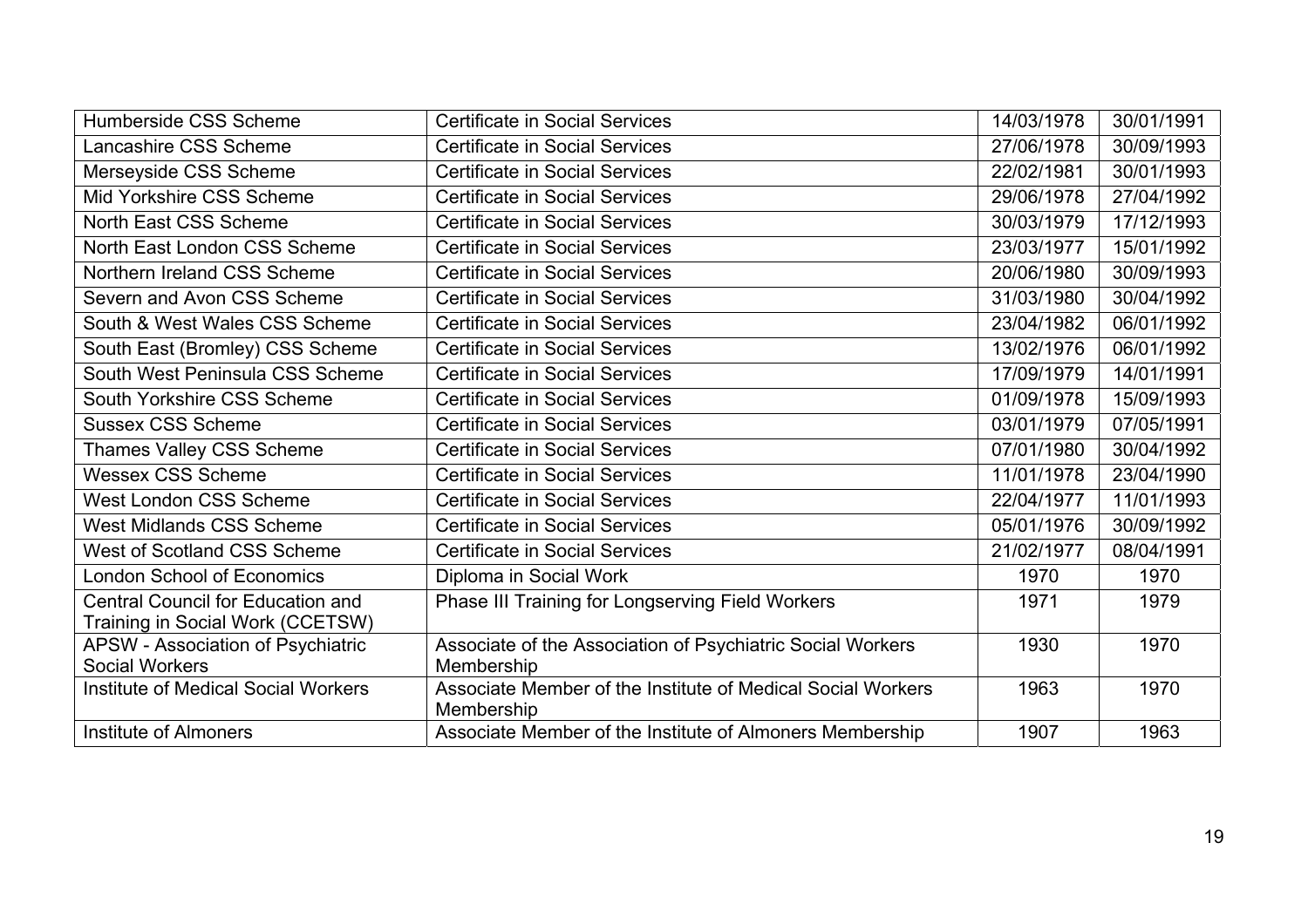| Home Office Central Training Council in<br>Child Care (CTC)                                     | Certificate in Child Care                          |                                                     | 1947       | 1961       |
|-------------------------------------------------------------------------------------------------|----------------------------------------------------|-----------------------------------------------------|------------|------------|
| Institute of Almoners                                                                           | Certificate of Institute of Almoners               |                                                     | 1907       | 1963       |
| <b>IMSW, Institute of Medical Social</b><br><b>Workers</b>                                      | Certificate of Institute of Medical Social Workers |                                                     | 1963       | 1970       |
| Scottish Probation Advisory & Training<br><b>Council/Scottish Probation Advisory</b><br>Council | Certificate in Probation Work (Scotland)           |                                                     | 1932       | 1969       |
| <b>Council for Training in Social Work</b><br>(CTSW)                                            | Certificate in Social Work                         |                                                     | 1962       | 1971       |
| Home Office Central Training Council in<br>Child Care (CTC)                                     | Home Office Letter of Recognition in Child Care    |                                                     | 1962       | 1971       |
| Anglia Consortium Diploma in Social<br><b>Work</b>                                              | Diploma in Social Work                             | Full Time - College Based                           | 01/09/1991 | 21/09/2007 |
| Anglia Consortium Diploma in Social<br><b>Work</b>                                              | Diploma in Social Work                             | Full Time - Employment Based                        | 01/09/1991 | 16/09/2002 |
| Anglia Consortium Diploma in Social<br><b>Work</b>                                              | Diploma in Social Work                             | Part Time - College Based                           | 01/09/1996 | 05/09/2002 |
| Anglia Consortium Diploma in Social<br><b>Work</b>                                              | Diploma in Social Work                             | Part Time - College Based                           | 01/09/1995 | 05/09/2002 |
| Bedfordshire and Luton DipSW                                                                    | Diploma in Social Work                             | Full Time - College Based                           | 01/01/1992 | 23/09/2003 |
| Bedfordshire and Luton DipSW                                                                    | Diploma in Social Work                             | Part Time - Employment Based                        | 03/02/1998 | 23/09/2003 |
| <b>Berkshire DipSW</b>                                                                          | Diploma in Social Work                             | Full Time - Postgraduate - College<br><b>Based</b>  | 01/10/1992 | 01/10/2002 |
| <b>Berkshire DipSW</b>                                                                          | Diploma in Social Work                             | Part Time - Employment Based                        | 07/09/1992 | 01/10/2003 |
| Birmingham & West Midlands DipSW<br>Partnership                                                 | Diploma in Social Work                             | Full Time - College Based                           | 01/09/1991 | 23/09/2002 |
| Birmingham & West Midlands DipSW<br>Partnership                                                 | Diploma in Social Work                             | Part Time - Undergraduate - College<br><b>Based</b> | 01/09/1994 | 01/09/1995 |
| Birmingham & West Midlands DipSW                                                                | Diploma in Social Work                             | Full Time - Undergraduate - College                 | 01/10/1992 | 17/09/2001 |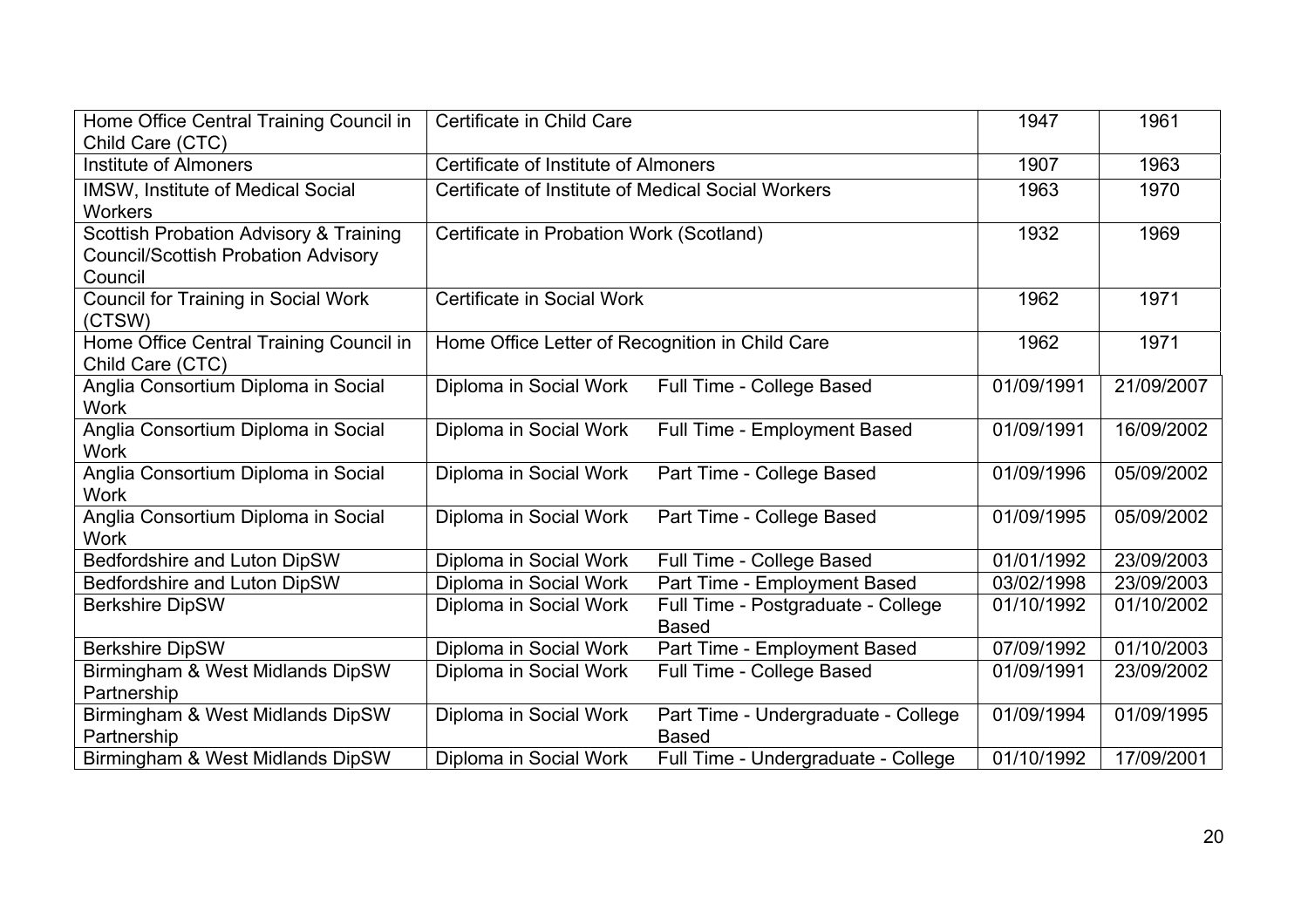| Partnership                                 |                        | <b>Based</b>                        |            |            |
|---------------------------------------------|------------------------|-------------------------------------|------------|------------|
| Birmingham & West Midlands DipSW            | Diploma in Social Work | Part Time - College Based           | 01/09/1992 | 01/09/2002 |
| Partnership                                 |                        |                                     |            |            |
| <b>Black Country Diploma in Social Work</b> | Diploma in Social Work | Full Time - College Based           | 28/09/1992 | 03/10/2002 |
| <b>Black Country Diploma in Social Work</b> | Diploma in Social Work | Part Time - Employment Based        | 01/09/1996 | 03/10/2002 |
| Bournemouth Programme                       | Diploma in Social Work | Full Time - College Based           | 01/09/1993 | 30/09/2002 |
| Bournville College of Further Education     | Diploma in Social Work | Full Time - College Based           | 01/09/1990 | 01/09/1995 |
| Bournville College of Further Education     | Diploma in Social Work | Part Time - Employment Based        | 23/09/1991 | 01/09/1995 |
| <b>Bradford University</b>                  | Diploma in Social Work | Full Time - Undergraduate - College | 01/10/1993 | 09/09/2003 |
|                                             |                        | <b>Based</b>                        |            |            |
| <b>Bristol University and Partners</b>      | Diploma in Social Work | Full Time - College Based           | 01/10/1990 | 29/09/2003 |
| <b>Bristol University and Partners</b>      | Diploma in Social Work | Full Time - Postgraduate - College  | 03/10/1991 | 29/09/2003 |
|                                             |                        | <b>Based</b>                        |            |            |
| Bromley College of Further & Higher         | Diploma in Social Work | Full Time - Employment Based        | 01/09/1991 | 01/09/1996 |
| Education                                   |                        |                                     |            |            |
| Bromley College of Further & Higher         | Diploma in Social Work | Full Time - College Based           | 14/09/1992 | 09/09/2002 |
| Education                                   |                        |                                     |            |            |
| Bromley College of Further & Higher         | Diploma in Social Work | Part Time - Employment Based        | 01/09/1992 | 09/09/2002 |
| Education                                   |                        |                                     |            |            |
| <b>Brunel University</b>                    | Diploma in Social Work | Full Time - College Based           | 21/09/1992 | 24/09/1997 |
| <b>Brunel University</b>                    | Diploma in Social Work | Full Time - Postgraduate - College  | 21/09/1992 | 25/09/2003 |
|                                             |                        | <b>Based</b>                        |            |            |
| <b>Brunel University</b>                    | Diploma in Social Work | Full Time - Undergraduate - College | 23/09/1998 | 31/03/2004 |
|                                             |                        | <b>Based</b>                        |            |            |
| <b>Brunel University</b>                    | Diploma in Social Work | Part Time - Employment Based        | 01/03/1994 | 01/02/2003 |
| <b>Buckinghamshire DipSW Consortium</b>     | Diploma in Social Work | Full Time - College Based           | 30/09/1991 | 01/10/2002 |
| <b>Buckinghamshire DipSW Consortium</b>     | Diploma in Social Work | Full Time - Undergraduate - College | 30/09/1991 | 01/09/1994 |
|                                             |                        | <b>Based</b>                        |            |            |
| <b>Buckinghamshire DipSW Consortium</b>     | Diploma in Social Work | Part Time - College Based           | 28/09/1998 | 23/09/2003 |
| <b>Canterbury Christ Church University</b>  | Diploma in Social Work | Full Time - College Based           | 28/09/1992 | 17/09/2003 |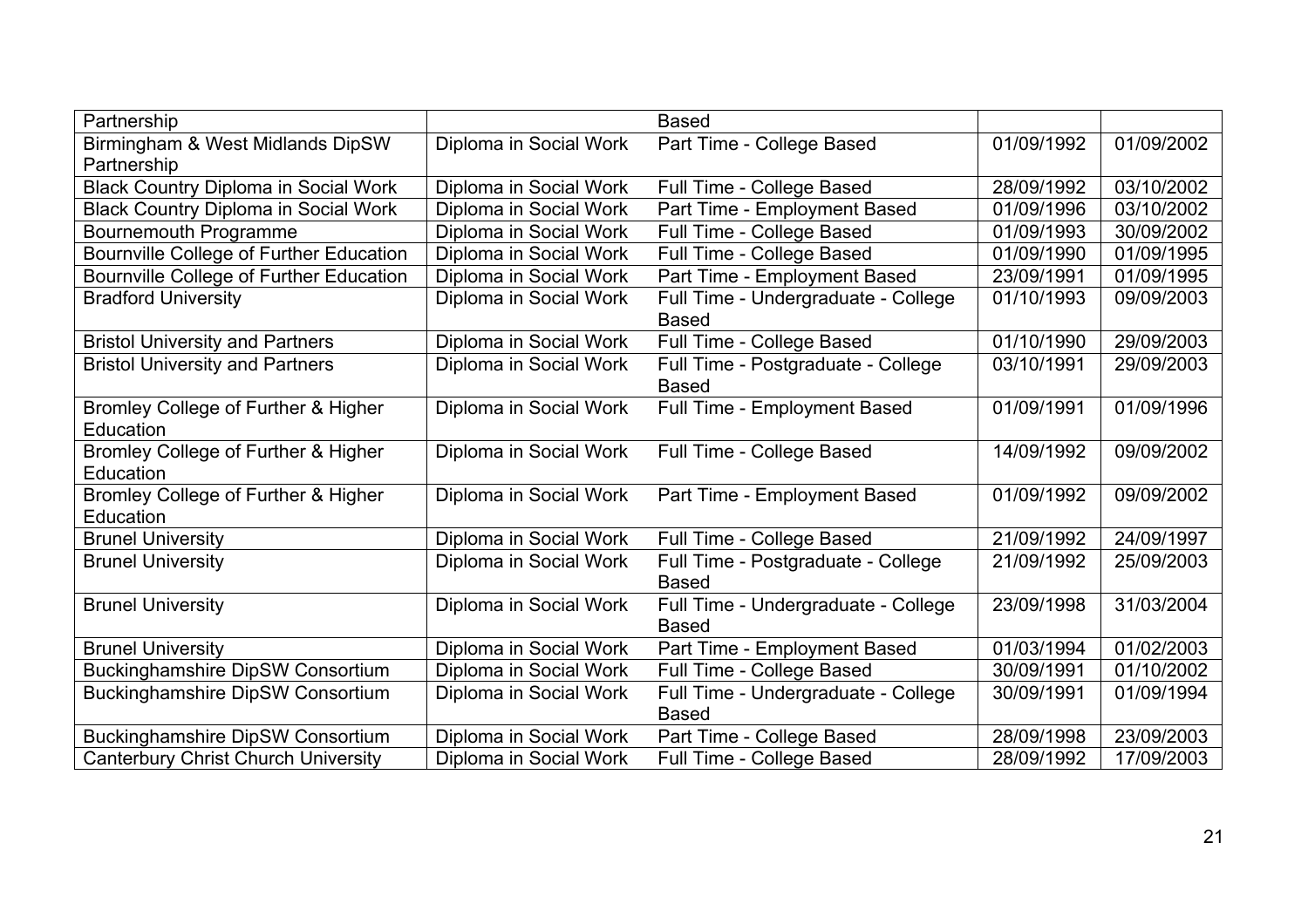| <b>Canterbury Christ Church University</b> | Diploma in Social Work | Full Time - Employment Based        | 28/09/1992 | 17/09/2003 |
|--------------------------------------------|------------------------|-------------------------------------|------------|------------|
| <b>Canterbury Christ Church University</b> | Diploma in Social Work | Full Time - Postgraduate -          | 01/01/1990 | 13/01/1992 |
|                                            |                        | <b>Employment Based</b>             |            |            |
| <b>Canterbury Christ Church University</b> | Diploma in Social Work | Part Time - Employment Based        | 21/09/1998 | 23/09/2002 |
| Cornwall                                   | Diploma in Social Work | Full Time - Employment Based        | 01/01/1991 | 21/01/2003 |
| Cornwall                                   | Diploma in Social Work | Part Time - College Based           | 01/01/1997 | 07/01/2003 |
| <b>Coventry University</b>                 | Diploma in Social Work | Full Time - College Based           | 01/10/1990 | 01/09/1994 |
| <b>Coventry University</b>                 | Diploma in Social Work | Part Time - Employment Based        | 01/09/1993 | 01/09/1994 |
| <b>Coventry University DipSW</b>           | Diploma in Social Work | Full Time - Undergraduate - College | 30/09/1992 | 29/09/2003 |
|                                            |                        | <b>Based</b>                        |            |            |
| <b>Coventry University DipSW</b>           | Diploma in Social Work | Part Time - Undergraduate -         | 01/09/1996 | 30/09/2002 |
|                                            |                        | <b>Employment Based</b>             |            |            |
| Croydon College                            | Diploma in Social Work | Full Time - College Based           | 16/09/1991 | 01/09/1996 |
| Croydon College                            | Diploma in Social Work | Part Time - College Based           | 16/09/1991 | 01/09/1995 |
| De Montfort University                     | Diploma in Social Work | Full Time - College Based           | 01/09/1990 | 23/09/2002 |
| De Montfort University                     | Diploma in Social Work | Part Time - College Based           | 01/09/1991 | 01/03/2009 |
| Derby DipSW                                | Diploma in Social Work | Full Time - College Based           | 30/09/1992 | 08/09/2003 |
| Derby DipSW                                | Diploma in Social Work | Full Time - Employment Based        | 30/09/1992 | 30/09/1992 |
| Derby DipSW                                | Diploma in Social Work | Part Time - College Based           | 23/09/1998 | 01/09/2000 |
| Devon and Somerset Diploma in Social       | Diploma in Social Work | Full Time - College Based           | 01/09/1991 | 01/09/1995 |
| <b>Work</b>                                |                        |                                     |            |            |
| Devon and Somerset Diploma in Social       | Diploma in Social Work | Full Time - College Based           | 01/09/1991 | 10/09/2001 |
| <b>Work</b>                                |                        |                                     |            |            |
| <b>Durham University</b>                   | Diploma in Social Work | Full Time - Postgraduate - College  | 01/10/1991 | 01/10/2003 |
|                                            |                        | <b>Based</b>                        |            |            |
| <b>Durham University</b>                   | Diploma in Social Work | Part Time - Postgraduate -          | 01/10/1994 | 01/10/1994 |
|                                            |                        | <b>Employment Based</b>             |            |            |
| East Anglian DipSW Programme               | Diploma in Social Work | Full Time - Postgraduate - College  | 01/10/1992 | 26/09/2003 |
|                                            |                        | <b>Based</b>                        |            |            |
| East Anglian DipSW Programme               | Diploma in Social Work | Full Time - Undergraduate - College | 19/09/1996 | 24/09/1998 |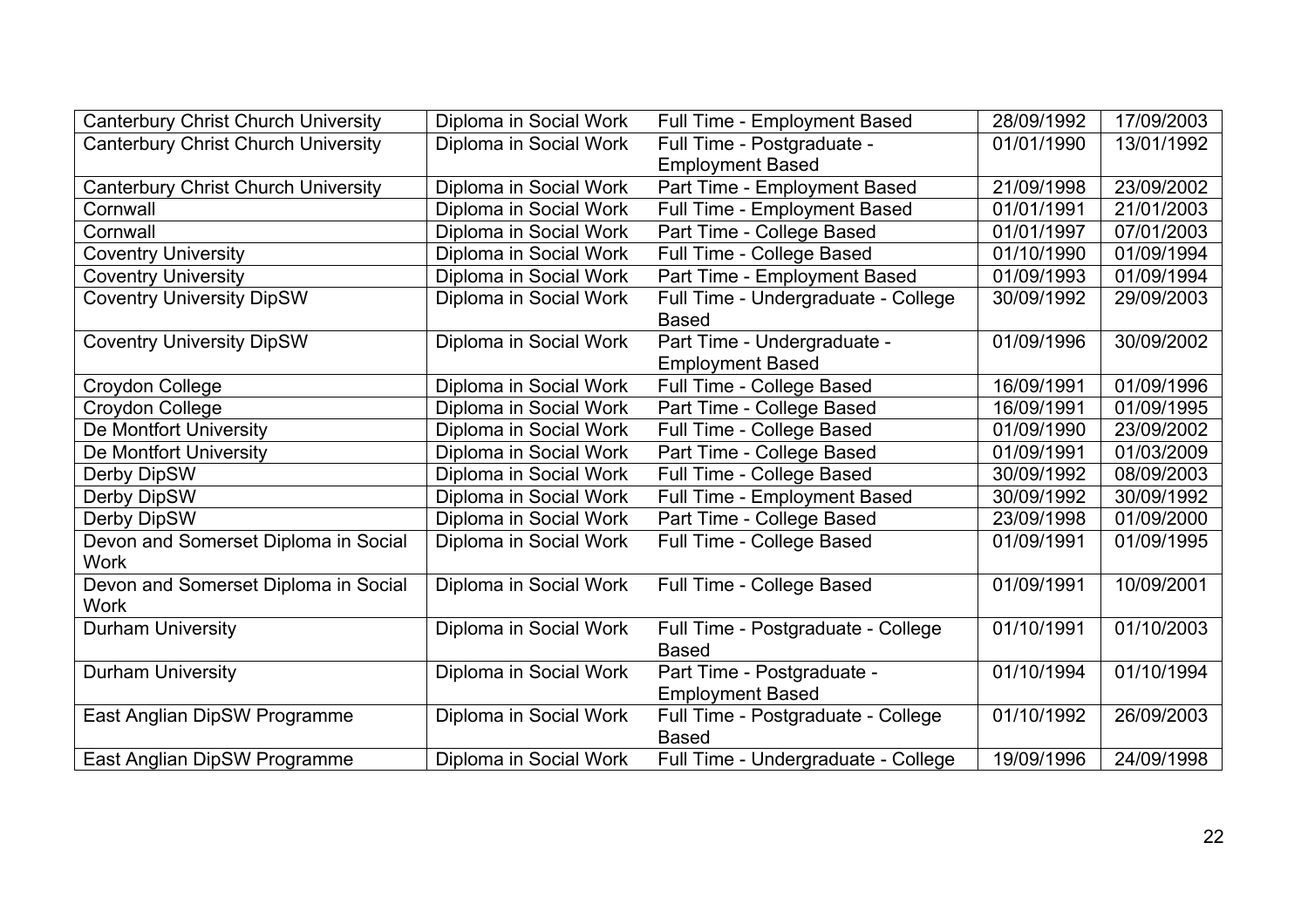|                                      |                        | <b>Based</b>                                        |            |            |
|--------------------------------------|------------------------|-----------------------------------------------------|------------|------------|
| East London Consortium               | Diploma in Social Work | Full Time - College Based                           | 28/09/1992 | 16/09/2002 |
| East London Consortium               | Diploma in Social Work | Part Time - Employment Based                        | 01/09/1998 | 16/09/2002 |
| <b>East Sussex DipSW</b>             | Diploma in Social Work | <b>Full Time - Employment Based</b>                 | 01/01/1991 | 07/10/2002 |
| <b>East Sussex DipSW</b>             | Diploma in Social Work | Part Time - Employment Based                        | 01/09/1999 | 07/10/2002 |
| <b>Edinburgh University</b>          | Diploma in Social Work | Full Time - Postgraduate - College<br><b>Based</b>  | 01/09/1994 | 06/10/2003 |
| <b>Edinburgh University</b>          | Diploma in Social Work | Full Time - Undergraduate - College<br><b>Based</b> | 08/10/2001 | 06/10/2003 |
| <b>Glasgow Caledonian University</b> | Diploma in Social Work | Full Time - Postgraduate - College<br><b>Based</b>  | 16/09/1997 | 20/09/2004 |
| <b>Glasgow Caledonian University</b> | Diploma in Social Work | Full Time - Undergraduate - College<br><b>Based</b> | 15/09/1997 | 01/09/2003 |
| <b>Glasgow Caledonian University</b> | Diploma in Social Work | Part Time - Undergraduate - College<br><b>Based</b> | 05/02/2002 | 01/02/2005 |
| <b>Glasgow University</b>            | Diploma in Social Work | Full Time - Postgraduate - College<br><b>Based</b>  | 18/09/1997 | 04/10/2004 |
| <b>Glasgow University</b>            | Diploma in Social Work | Full Time - Undergraduate - College<br><b>Based</b> | 01/09/1997 | 17/09/1998 |
| <b>Goldsmiths Consortium</b>         | Diploma in Social Work | Full Time - Postgraduate - College<br><b>Based</b>  | 01/10/1993 | 23/09/2002 |
| Hampshire Consortium                 | Diploma in Social Work | Full Time - College Based                           | 22/09/2003 | 22/09/2003 |
| <b>Hampshire Consortium</b>          | Diploma in Social Work | Full Time - Employment Based                        | 01/09/1993 | 23/09/2002 |
| Hampshire Consortium                 | Diploma in Social Work | Part Time - Employment Based                        | 01/09/1999 | 22/09/2003 |
| <b>Hertfordshire DipSW</b>           | Diploma in Social Work | Full Time - College Based                           | 01/09/1993 | 01/09/1997 |
| <b>Hertfordshire DipSW</b>           | Diploma in Social Work | Full Time - College Based                           | 01/09/1993 | 01/09/1994 |
| <b>Hertfordshire DipSW</b>           | Diploma in Social Work | Part Time - College Based                           | 01/09/1993 | 01/09/1997 |
| <b>Huddersfield University</b>       | Diploma in Social Work | Full Time - College Based                           | 19/09/1991 | 01/09/1995 |
| <b>Huddersfield University</b>       | Diploma in Social Work | Full Time - Employment Based                        | 07/09/1992 | 01/09/1995 |
| <b>Huddersfield University</b>       | Diploma in Social Work | Full Time - Undergraduate - College                 | 01/09/1996 | 22/09/2003 |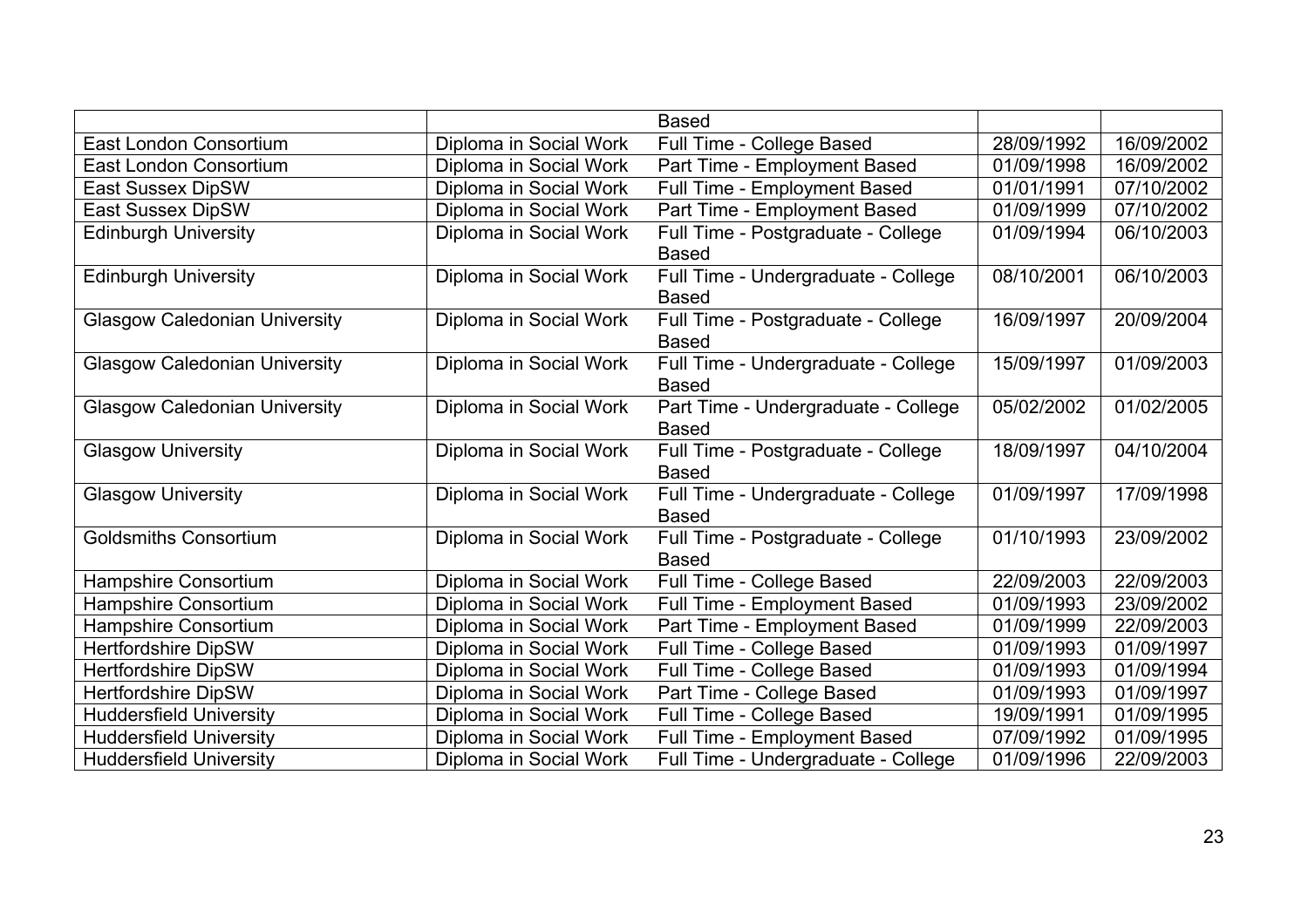|                                  |                        | <b>Based</b>                        |            |            |
|----------------------------------|------------------------|-------------------------------------|------------|------------|
| <b>Huddersfield University</b>   | Diploma in Social Work | Part Time - Employment Based        | 28/09/1992 | 01/10/1994 |
| <b>Hull University</b>           | Diploma in Social Work | Full Time - Postgraduate - College  | 01/09/1991 | 18/09/2002 |
|                                  |                        | <b>Based</b>                        |            |            |
| <b>Hull University</b>           | Diploma in Social Work | Full Time - Undergraduate - College | 01/09/1993 | 15/09/2003 |
|                                  |                        | <b>Based</b>                        |            |            |
| <b>Hull University</b>           | Diploma in Social Work | Part Time - Postgraduate - College  | 01/09/1999 | 15/09/2003 |
|                                  |                        | <b>Based</b>                        |            |            |
| <b>Keele University</b>          | Diploma in Social Work | Full Time - Postgraduate - College  | 10/10/1991 | 29/09/2003 |
|                                  |                        | <b>Based</b>                        |            |            |
| <b>Kingston DipSW</b>            | Diploma in Social Work | Full Time - College Based           | 01/01/1994 | 01/01/1996 |
| <b>Kingston University DipSW</b> | Diploma in Social Work | Full Time - Undergraduate - College | 01/09/1996 | 23/09/2002 |
|                                  |                        | <b>Based</b>                        |            |            |
| <b>Kingston University DipSW</b> | Diploma in Social Work | Full Time - Undergraduate - College | 01/09/1996 | 23/09/2002 |
|                                  |                        | <b>Based</b>                        |            |            |
| <b>Kingston University DipSW</b> | Diploma in Social Work | Full Time - Undergraduate - College | 01/09/1996 | 23/09/2002 |
|                                  |                        | <b>Based</b>                        |            |            |
| <b>Kingston University DipSW</b> | Diploma in Social Work | Part Time - Undergraduate -         | 01/09/2000 | 06/09/2002 |
|                                  |                        | <b>Employment Based</b>             |            |            |
| <b>Kingston University DipSW</b> | Diploma in Social Work | Part Time - Undergraduate -         | 01/09/1999 | 23/09/2002 |
|                                  |                        | <b>Employment Based</b>             |            |            |
| <b>Kingston University DipSW</b> | Diploma in Social Work | Part Time - Undergraduate -         | 21/09/1998 | 01/10/2001 |
|                                  |                        | <b>Employment Based</b>             |            |            |
| Lancaster DipSW Partnership      | Diploma in Social Work | Full Time - Postgraduate - College  | 04/10/1993 | 01/10/2002 |
|                                  |                        | <b>Based</b>                        |            |            |
| Lancaster DipSW Partnership      | Diploma in Social Work | Full Time - Undergraduate - College | 01/09/1993 | 04/10/2002 |
|                                  |                        | <b>Based</b>                        |            |            |
| Langside College                 | Diploma in Social Work | Full Time - Employment Based        | 25/08/1997 | 01/09/1998 |
| Leeds Diploma in Social Work     | Diploma in Social Work | Full Time - College Based           | 01/09/1991 | 22/09/2003 |
| Leeds Diploma in Social Work     | Diploma in Social Work | Full Time - Postgraduate - College  | 01/10/1993 | 01/09/1994 |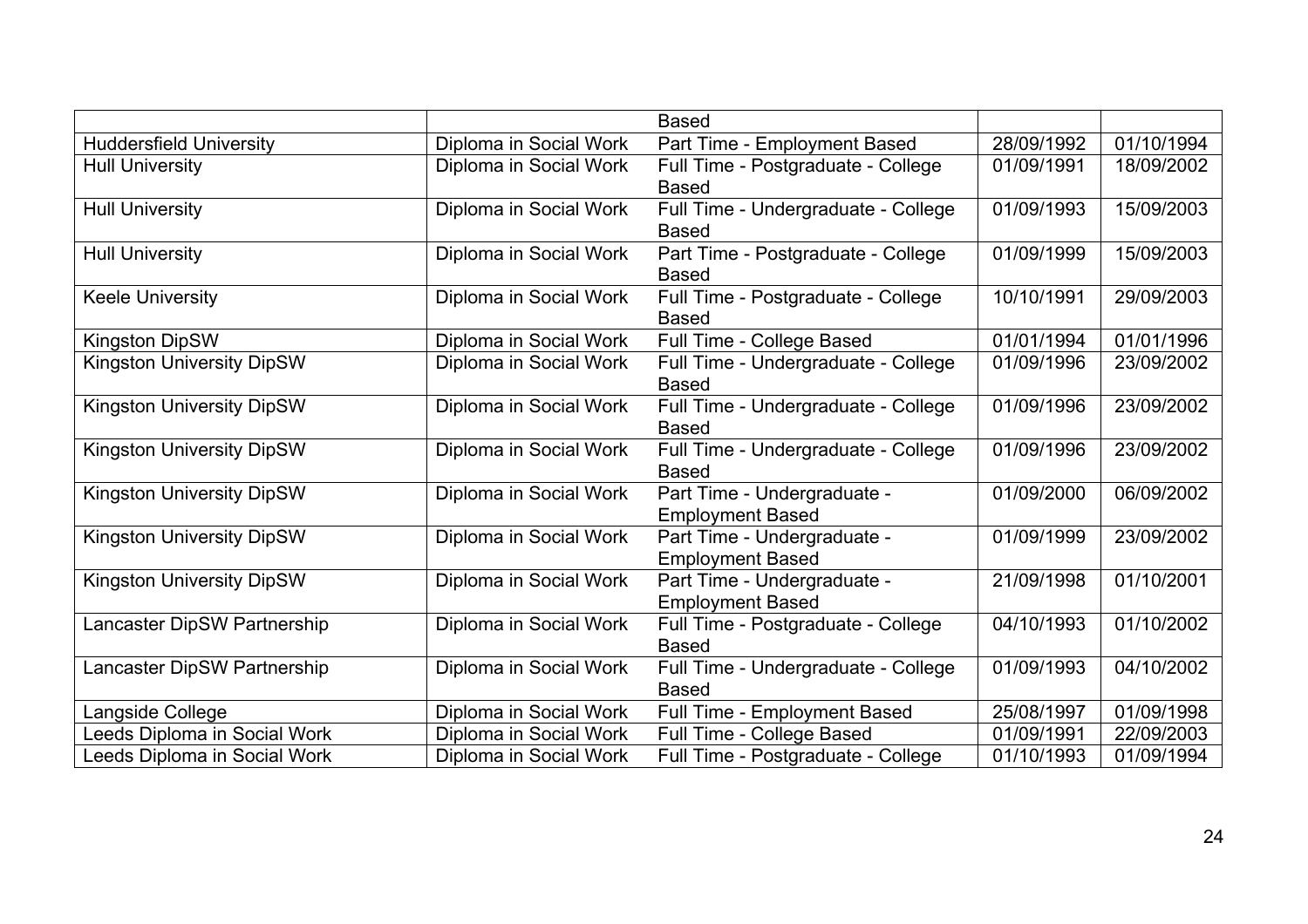|                                              |                        | <b>Based</b>                       |            |            |
|----------------------------------------------|------------------------|------------------------------------|------------|------------|
| Leeds Diploma in Social Work                 | Diploma in Social Work | Full Time - Postgraduate - College | 01/09/1997 | 31/03/2004 |
|                                              |                        | <b>Based</b>                       |            |            |
| Leeds Diploma in Social Work                 | Diploma in Social Work | Part Time - Employment Based       | 01/09/1997 | 22/09/2003 |
| <b>Leicester University DipSW</b>            | Diploma in Social Work | Full Time - Postgraduate - College | 28/09/1992 | 29/09/2003 |
|                                              |                        | <b>Based</b>                       |            |            |
| <b>Liverpool University Consortium DipSW</b> | Diploma in Social Work | Full Time - College Based          | 01/09/1993 | 24/09/2001 |
| <b>Liverpool University Consortium DipSW</b> | Diploma in Social Work | Full Time - Postgraduate - College | 01/09/1993 | 22/09/2003 |
|                                              |                        | <b>Based</b>                       |            |            |
| London & South West Thames                   | Diploma in Social Work | Full Time - Postgraduate - College | 04/10/1992 | 22/09/2003 |
|                                              |                        | <b>Based</b>                       |            |            |
| London & South West Thames                   | Diploma in Social Work | Part Time - Undergraduate -        | 28/09/1998 | 22/09/2003 |
|                                              |                        | <b>Employment Based</b>            |            |            |
| London Metropolitan University               | Diploma in Social Work | Full Time - College Based          | 01/09/1992 | 21/09/2002 |
| London Metropolitan University               | Diploma in Social Work | Full Time - Postgraduate - College | 01/09/1996 | 16/09/2002 |
|                                              |                        | <b>Based</b>                       |            |            |
| London Metropolitan University               | Diploma in Social Work | Part Time - College Based          | 01/09/1992 | 16/09/2002 |
| London Metropolitan University               | Diploma in Social Work | Part Time - Postgraduate -         | 01/09/1996 | 16/09/2002 |
|                                              |                        | <b>Employment Based</b>            |            |            |
| <b>London School of Economics</b>            | Diploma in Social Work | Full Time - Postgraduate - College | 01/10/1993 | 01/09/1995 |
|                                              |                        | <b>Based</b>                       |            |            |
| <b>London South Bank University</b>          | Diploma in Social Work | Full Time - Postgraduate - College | 21/09/1992 | 29/09/2003 |
|                                              |                        | <b>Based</b>                       |            |            |
| <b>Lothian and Borders Training</b>          | Diploma in Social Work | Full Time - College Based          | 02/09/1991 | 01/09/1993 |
| Consortium                                   |                        |                                    |            |            |
| <b>Lothian and Borders Training</b>          | Diploma in Social Work | Full Time - College Based          | 01/09/1992 | 01/09/1993 |
| Consortium                                   |                        |                                    |            |            |
| <b>Lothian and Borders Training</b>          | Diploma in Social Work | Full Time - Employment Based       | 01/09/1990 | 01/09/1993 |
| Consortium                                   |                        |                                    |            |            |
| <b>Lothian and Borders Training</b>          | Diploma in Social Work | Full Time - Postgraduate - College | 05/10/1992 | 01/10/1993 |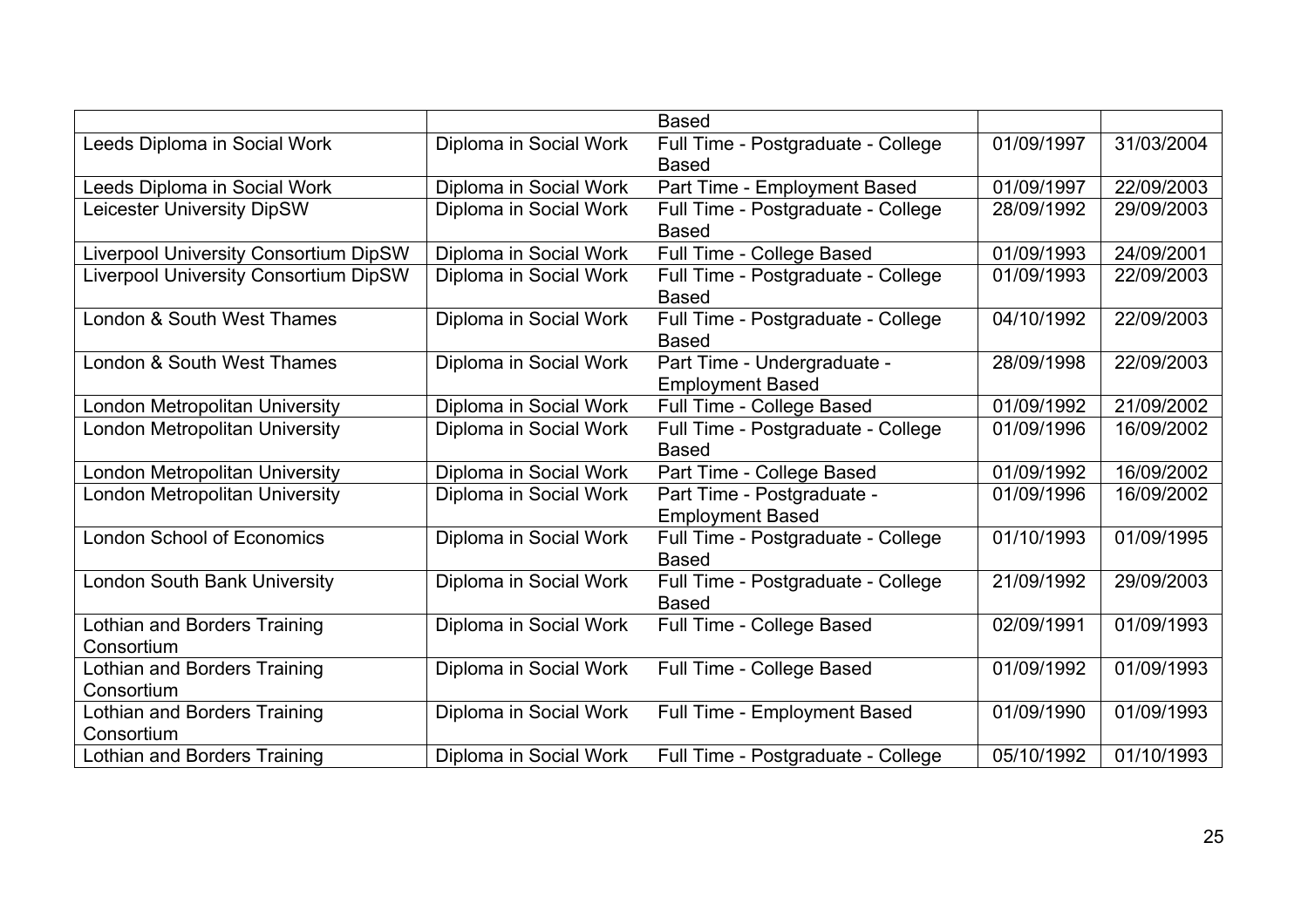| Consortium                                |                        | <b>Based</b>                        |            |            |
|-------------------------------------------|------------------------|-------------------------------------|------------|------------|
| <b>Manchester Metropolitan University</b> | Diploma in Social Work | Full Time - College Based           | 01/09/1991 | 01/09/1996 |
| Manchester Metropolitan University        | Diploma in Social Work | Full Time - Postgraduate - College  | 01/09/1991 | 24/09/2003 |
|                                           |                        | <b>Based</b>                        |            |            |
| <b>Manchester Metropolitan University</b> | Diploma in Social Work | Full Time - Undergraduate - College | 01/09/1997 | 22/09/2003 |
|                                           |                        | <b>Based</b>                        |            |            |
| Merseyside Partnership                    | Diploma in Social Work | Full Time - College Based           | 14/09/1992 | 26/03/2004 |
| Merseyside Partnership                    | Diploma in Social Work | Full Time - College Based           | 01/09/1992 | 15/09/2003 |
| Merseyside Partnership                    | Diploma in Social Work | Full Time - College Based           | 14/09/1992 | 01/09/1997 |
| Merseyside Partnership                    | Diploma in Social Work | Full Time - Employment Based        | 21/09/1992 | 07/03/2007 |
| Merseyside Partnership                    | Diploma in Social Work | Full Time - Postgraduate - College  | 01/09/1992 | 15/09/2003 |
|                                           |                        | <b>Based</b>                        |            |            |
| Merseyside Partnership                    | Diploma in Social Work | Part Time - Employment Based        | 01/09/1999 | 01/09/2003 |
| <b>Middlesex University</b>               | Diploma in Social Work | Full Time - College Based           | 22/09/1992 | 01/09/2002 |
| <b>Middlesex University</b>               | Diploma in Social Work | Full Time - Postgraduate - College  | 22/09/1992 | 01/09/2003 |
|                                           |                        | <b>Based</b>                        |            |            |
| <b>Middlesex University</b>               | Diploma in Social Work | Full Time - Postgraduate -          | 28/09/1998 | 01/09/2003 |
|                                           |                        | <b>Employment Based</b>             |            |            |
| <b>Middlesex University</b>               | Diploma in Social Work | Full Time - Undergraduate - College | 22/09/1992 | 01/09/2002 |
|                                           |                        | <b>Based</b>                        |            |            |
| <b>Middlesex University</b>               | Diploma in Social Work | Full Time - Undergraduate -         | 01/01/2000 | 01/09/2002 |
|                                           |                        | <b>Employment Based</b>             |            |            |
| Milton Keynes DipSW                       | Diploma in Social Work | Full Time - College Based           | 01/01/1993 | 16/09/2002 |
| Milton Keynes DipSW                       | Diploma in Social Work | Part Time - College Based           | 01/09/1993 | 17/09/2001 |
| Moray House Institute of Education        | Diploma in Social Work | Full Time - College Based           | 01/09/1994 | 01/09/1995 |
| Moray House Institute of Education        | Diploma in Social Work | Full Time - Undergraduate - College | 01/10/1996 | 01/10/1997 |
|                                           |                        | <b>Based</b>                        |            |            |
| NI DipSW (EBR)                            | Diploma in Social Work | Full Time - Employment Based        | 01/09/1992 | 01/09/2003 |
| <b>Norfolk DipSW</b>                      | Diploma in Social Work | Full Time - College Based           | 01/02/1992 | 06/01/2003 |
| Norfolk DipSW                             | Diploma in Social Work | Full Time - Employment Based        | 01/01/1993 | 11/01/1999 |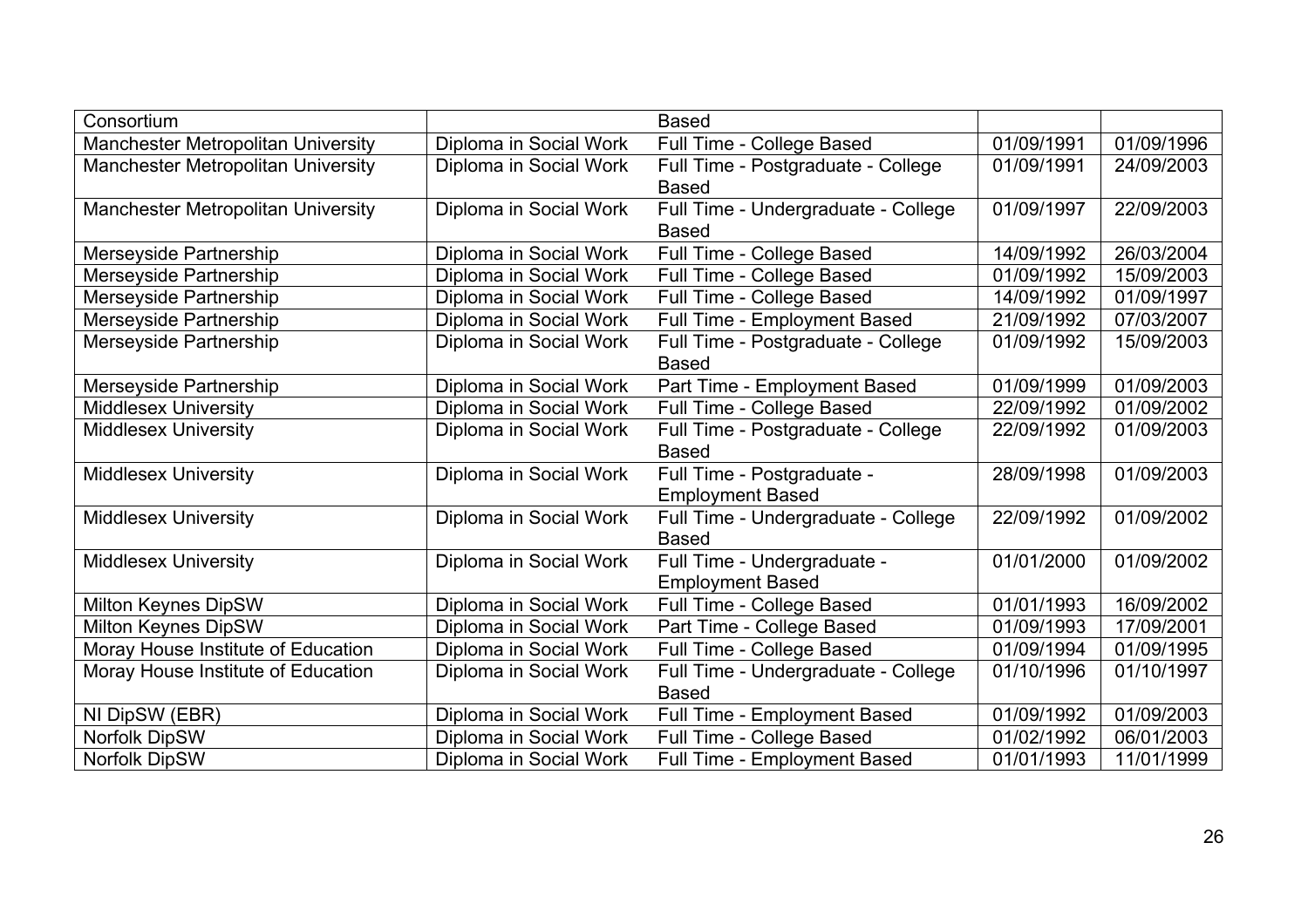| Norfolk DipSW                     | Diploma in Social Work | Part Time - College Based           | 01/01/1997 | 07/01/2002 |
|-----------------------------------|------------------------|-------------------------------------|------------|------------|
| North and West Wales DipSW        | Diploma in Social Work | Distance Learning - Employment      | 01/09/2001 | 31/01/2003 |
| Programme                         |                        | <b>Based</b>                        |            |            |
| North and West Wales DipSW        | Diploma in Social Work | Part Time - Employment Based        | 20/09/1999 | 20/09/2004 |
| Programme                         |                        |                                     |            |            |
| North and West Wales DipSW        | Diploma in Social Work | Full Time - College Based           | 01/09/1992 | 01/09/2005 |
| Programme                         |                        |                                     |            |            |
| North and West Wales DipSW        | Diploma in Social Work | Full Time - College Based           | 01/10/1992 | 20/09/2004 |
| Programme                         |                        |                                     |            |            |
| North and West Wales DipSW        | Diploma in Social Work | Full Time - Postgraduate - College  | 07/10/1992 | 28/09/2005 |
| Programme                         |                        | <b>Based</b>                        |            |            |
| North East London                 | Diploma in Social Work | Full Time - College Based           | 23/09/1991 | 09/09/2003 |
| North East London                 | Diploma in Social Work | Full Time - Employment Based        | 01/09/1990 | 20/09/2002 |
| North East London                 | Diploma in Social Work | Part Time - College Based           | 01/09/1999 | 09/09/2003 |
| North of Scotland Consortium      | Diploma in Social Work | Distance Learning - Employment      | 01/04/1996 | 01/04/1996 |
|                                   |                        | <b>Based</b>                        |            |            |
| North of Scotland Consortium      | Diploma in Social Work | Full Time - College Based           | 01/09/1990 | 25/09/1996 |
| North of Scotland Consortium      | Diploma in Social Work | Distance Learning - Employment      | 01/03/1991 | 01/04/1997 |
|                                   |                        | <b>Based</b>                        |            |            |
| North of Scotland Consortium      | Diploma in Social Work | Full Time - College Based           | 01/09/1990 | 04/09/1996 |
| North of Scotland Consortium      | Diploma in Social Work | Full Time - Postgraduate - College  | 01/09/1990 | 01/09/1996 |
|                                   |                        | <b>Based</b>                        |            |            |
| North of Scotland Consortium      | Diploma in Social Work | Full Time - Undergraduate - College | 01/10/1993 | 01/09/1996 |
|                                   |                        | <b>Based</b>                        |            |            |
| North West (Cumbria & Lancashire) | Diploma in Social Work | Full Time - College Based           | 28/09/1992 | 16/09/2002 |
| DipSW Programme                   |                        |                                     |            |            |
| North West (Cumbria & Lancashire) | Diploma in Social Work | Full Time - Employment Based        | 28/09/1992 | 01/09/1997 |
| DipSW Programme                   |                        |                                     |            |            |
| North West (Cumbria & Lancashire) | Diploma in Social Work | Full Time - Postgraduate - College  | 28/09/1992 | 17/01/2008 |
| DipSW Programme                   |                        | <b>Based</b>                        |            |            |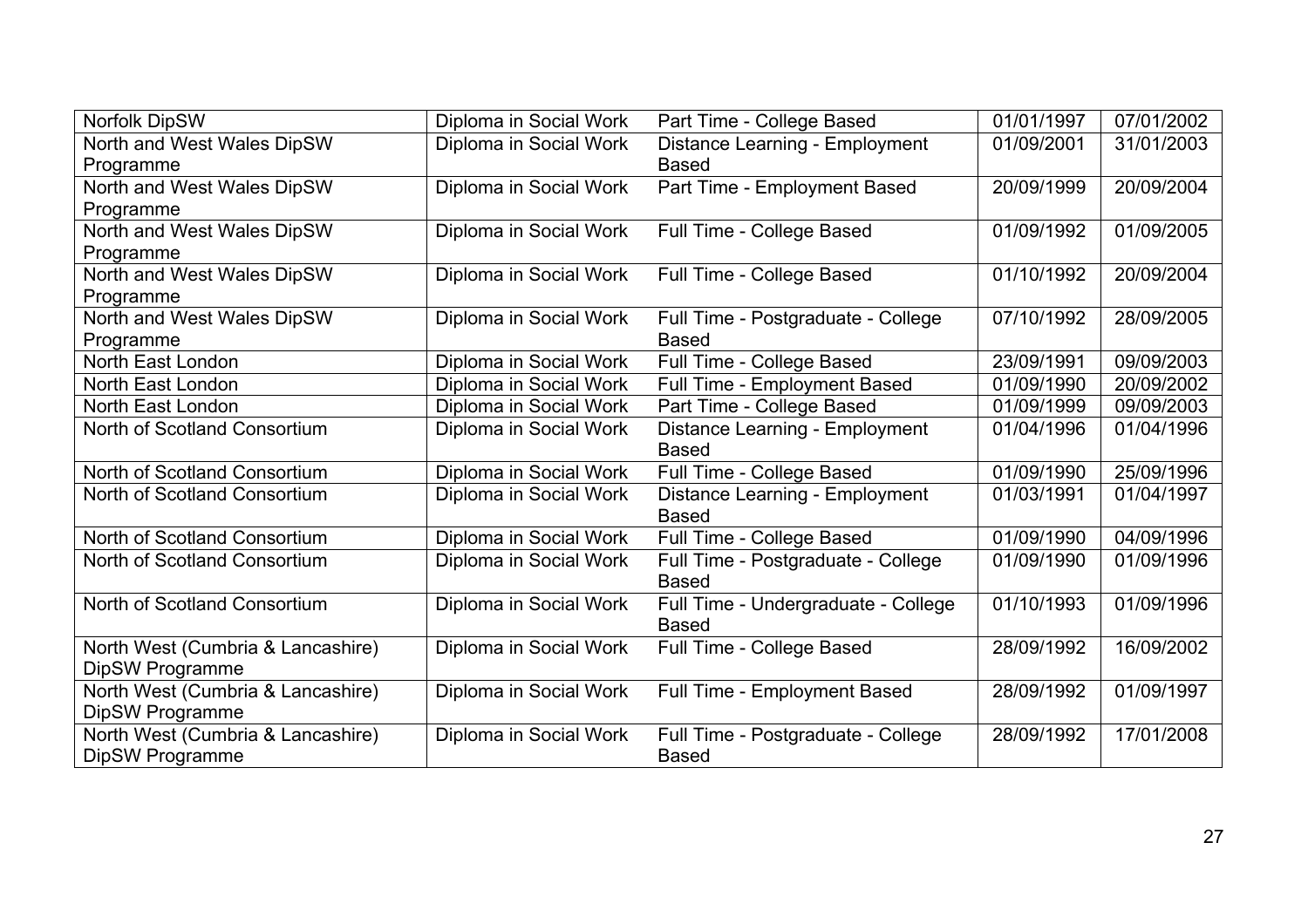| North West (Cumbria & Lancashire)        | Diploma in Social Work | Full Time - Undergraduate - College | 28/09/1992 | 16/09/2002 |
|------------------------------------------|------------------------|-------------------------------------|------------|------------|
| DipSW Programme                          |                        | <b>Based</b>                        |            |            |
| North West (Cumbria & Lancashire)        | Diploma in Social Work | Part Time - Employment Based        | 01/09/1999 | 16/09/2002 |
| DipSW Programme                          |                        |                                     |            |            |
| North West (Cumbria & Lancashire)        | Diploma in Social Work | Part Time - Postgraduate - College  | 14/09/1998 | 14/09/1998 |
| DipSW Programme                          |                        | <b>Based</b>                        |            |            |
| Northern College Aberdeen                | Diploma in Social Work | Distance Learning - Employment      | 06/04/1998 | 06/04/1999 |
|                                          |                        | <b>Based</b>                        |            |            |
| Northern College Aberdeen                | Diploma in Social Work | Full Time - College Based           | 03/09/1997 | 29/09/1999 |
| Northumbria DipSW Programme              | Diploma in Social Work | Full Time - College Based           | 01/09/1991 | 16/09/2002 |
| Northumbria DipSW Programme              | Diploma in Social Work | Full Time - Employment Based        | 14/09/1992 | 16/09/2002 |
| Northumbria DipSW Programme              | Diploma in Social Work | Part Time - College Based           | 20/09/1999 | 20/09/2003 |
| Nottingham Trent University DipSW        | Diploma in Social Work | Distance Learning - Undergraduate - | 01/05/2001 | 01/03/2002 |
|                                          |                        | <b>Employment Based</b>             |            |            |
| Nottingham Trent University DipSW        | Diploma in Social Work | Full Time - Undergraduate - College | 21/09/1998 | 17/09/2002 |
|                                          |                        | <b>Based</b>                        |            |            |
| Nottingham Trent University DipSW        | Diploma in Social Work | Part Time - College Based           | 01/10/1996 | 13/03/2002 |
| Nottingham Trent University DipSW        | Diploma in Social Work | Full Time - College Based           | 28/09/1992 | 01/09/1997 |
| <b>Nottingham Trent University DipSW</b> | Diploma in Social Work | Full Time - College Based           | 28/09/1992 | 01/09/1996 |
| <b>Nottingham University DipSW</b>       | Diploma in Social Work | Full Time - Postgraduate - College  | 03/11/1992 | 01/10/2003 |
| Programme                                |                        | <b>Based</b>                        |            |            |
| <b>Oxford DipSW</b>                      | Diploma in Social Work | Full Time - College Based           | 28/09/1992 | 30/09/2002 |
| Oxford DipSW                             | Diploma in Social Work | Part Time - College Based           | 01/10/1993 | 30/09/2001 |
| <b>Oxford DipSW</b>                      | Diploma in Social Work | Part Time - Undergraduate -         | 30/09/2002 | 30/09/2002 |
|                                          |                        | <b>Employment Based</b>             |            |            |
| <b>Oxford University</b>                 | Diploma in Social Work | Full Time - Postgraduate - College  | 07/10/1993 | 07/10/2002 |
|                                          |                        | <b>Based</b>                        |            |            |
| <b>Oxford University</b>                 | Diploma in Social Work | Part Time - Postgraduate - College  | 06/10/1997 | 06/10/1997 |
|                                          |                        | <b>Based</b>                        |            |            |
| <b>Plymouth University DipSW</b>         | Diploma in Social Work | Full Time - Undergraduate - College | 01/09/1994 | 23/09/2003 |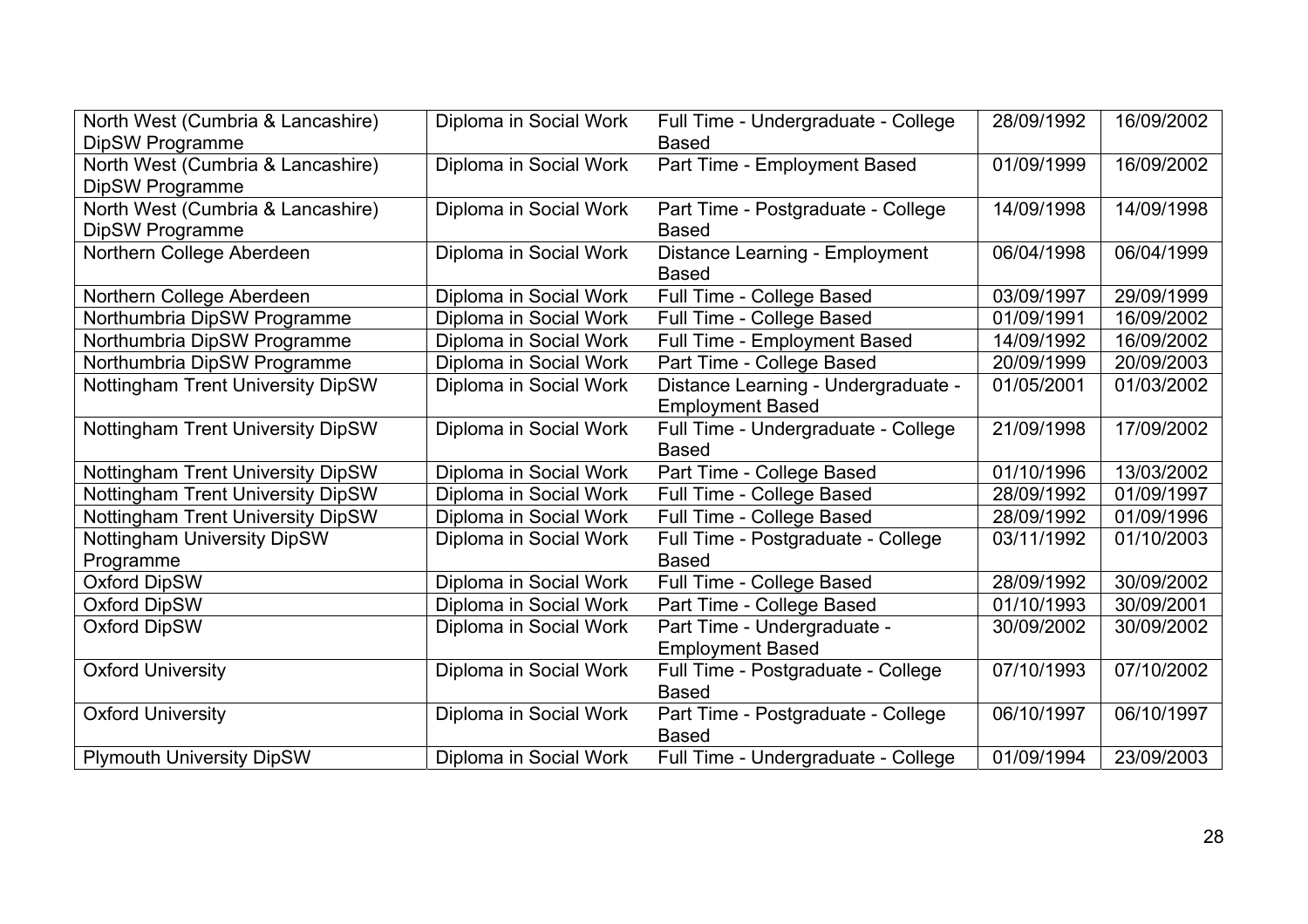|                                        |                        | <b>Based</b>                        |            |            |
|----------------------------------------|------------------------|-------------------------------------|------------|------------|
| Portsmouth Diploma in Social Work      | Diploma in Social Work | Full Time - College Based           | 01/10/1990 | 29/09/2003 |
| Portsmouth Diploma in Social Work      | Diploma in Social Work | Full Time - Postgraduate - College  | 01/10/1994 | 30/09/2002 |
|                                        |                        | <b>Based</b>                        |            |            |
| Portsmouth Diploma in Social Work      | Diploma in Social Work | Full Time - Undergraduate - College | 01/09/1991 | 18/09/2000 |
|                                        |                        | <b>Based</b>                        |            |            |
| Portsmouth Diploma in Social Work      | Diploma in Social Work | Part Time - College Based           | 23/09/1997 | 31/03/2004 |
| Portsmouth Diploma in Social Work      | Diploma in Social Work | Part Time - Postgraduate - College  | 24/09/1998 | 30/09/2002 |
|                                        |                        | <b>Based</b>                        |            |            |
| Queens University Education and Social | Diploma in Social Work | Full Time - Postgraduate - College  | 30/09/1991 | 22/09/2003 |
| <b>Services Training Partnership</b>   |                        | <b>Based</b>                        |            |            |
| <b>Ruskin DipSW</b>                    | Diploma in Social Work | Full Time - College Based           | 05/10/1992 | 29/09/2003 |
| <b>Ruskin DipSW</b>                    | Diploma in Social Work | Part Time - College Based           | 27/09/1999 | 23/09/2002 |
| <b>Ruskin DipSW</b>                    | Diploma in Social Work | Part Time - Employment Based        | 07/05/1999 | 02/04/2001 |
| <b>Ruskin DipSW</b>                    | Diploma in Social Work | Part Time - Employment Based        | 08/04/2002 | 08/04/2002 |
| <b>Ruskin DipSW</b>                    | Diploma in Social Work | Part Time - Undergraduate -         | 08/04/2002 | 19/09/2002 |
|                                        |                        | <b>Employment Based</b>             |            |            |
| Selly Oak Colleges                     | Diploma in Social Work | Full Time - College Based           | 21/09/1992 | 22/09/2003 |
| South East London DipSW                | Diploma in Social Work | Full Time - Undergraduate -         | 28/09/1992 | 16/09/2002 |
|                                        |                        | <b>Employment Based</b>             |            |            |
| South of Tyne Programme Provider       | Diploma in Social Work | Full Time - College Based           | 01/09/1991 | 29/09/2003 |
| Group                                  |                        |                                     |            |            |
| South of Tyne Programme Provider       | Diploma in Social Work | Full Time - Employment Based        | 23/09/1991 | 15/09/2003 |
| Group                                  |                        |                                     |            |            |
| South of Tyne Programme Provider       | Diploma in Social Work | Part Time - College Based           | 07/09/1998 | 15/09/2003 |
| Group                                  |                        |                                     |            |            |
| South of Tyne Programme Provider       | Diploma in Social Work | Part Time - College Based           | 15/09/1997 | 16/09/2002 |
| Group                                  |                        |                                     |            |            |
| South Wales Diploma in Social Work     | Diploma in Social Work | Full Time - College Based           | 30/09/1991 | 21/09/2003 |
| South Wales Diploma in Social Work     | Diploma in Social Work | Full Time - College Based           | 01/09/1993 | 15/09/2003 |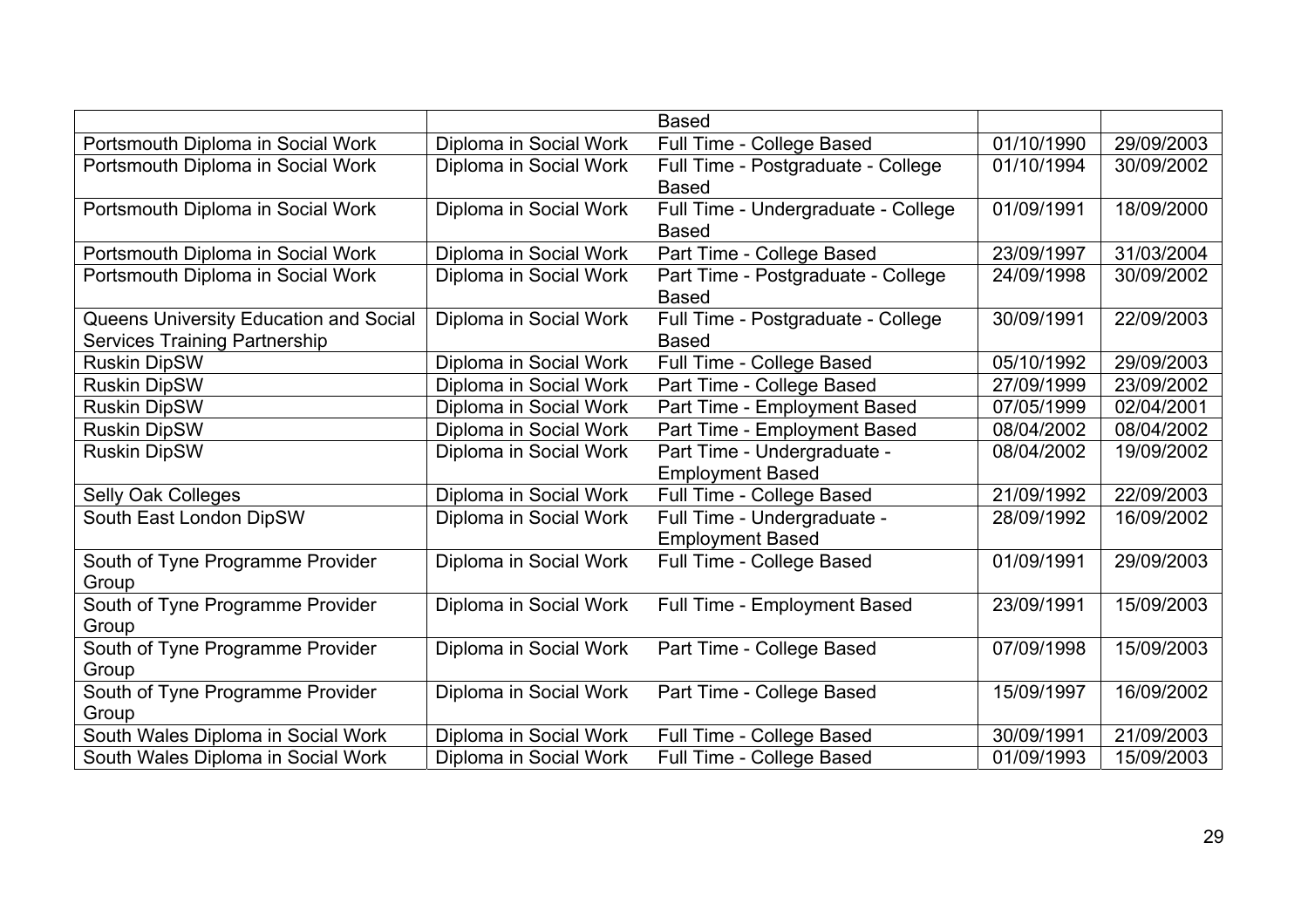| South Wales Diploma in Social Work    | Diploma in Social Work | Full Time - Employment Based        | 14/09/1992 | 01/09/1995 |
|---------------------------------------|------------------------|-------------------------------------|------------|------------|
| South Wales Diploma in Social Work    | Diploma in Social Work | <b>Full Time - Employment Based</b> | 01/10/1993 | 21/09/2003 |
| South Wales Diploma in Social Work    | Diploma in Social Work | Part Time - Employment Based        | 01/09/1995 | 21/09/2003 |
| South Yorkshire and North East        | Diploma in Social Work | Full Time - Employment Based        | 30/09/1992 | 01/09/1993 |
| <b>Midlands DipSW</b>                 |                        |                                     |            |            |
| South Yorkshire and North East        | Diploma in Social Work | Full Time - Postgraduate - College  | 07/10/1991 | 29/09/2003 |
| <b>Midlands DipSW</b>                 |                        | <b>Based</b>                        |            |            |
| South Yorkshire and North East        | Diploma in Social Work | Full Time - Undergraduate - College | 01/09/1993 | 15/09/2003 |
| <b>Midlands DipSW</b>                 |                        | <b>Based</b>                        |            |            |
| South Yorkshire and North East        | Diploma in Social Work | Part Time - Undergraduate - College | 18/09/1998 | 23/09/2002 |
| <b>Midlands DipSW</b>                 |                        | <b>Based</b>                        |            |            |
| South Yorkshire and North East        | Diploma in Social Work | Full Time - College Based           | 30/09/1991 | 01/09/1995 |
| <b>Midlands DipSW</b>                 |                        |                                     |            |            |
| South Yorkshire and North East        | Diploma in Social Work | Full Time - Undergraduate - College | 30/09/1991 | 01/09/1994 |
| <b>Midlands DipSW</b>                 |                        | <b>Based</b>                        |            |            |
| <b>Staffordshire University</b>       | Diploma in Social Work | Full Time - College Based           | 01/09/1990 | 16/09/2002 |
| <b>Staffordshire University</b>       | Diploma in Social Work | Part Time - College Based           | 01/09/1993 | 17/09/2001 |
| <b>Stevenson College</b>              | Diploma in Social Work | Full Time - College Based           | 09/09/1994 | 21/08/2000 |
| <b>Stevenson College</b>              | Diploma in Social Work | Full Time - Employment Based        | 01/09/1994 | 27/08/2001 |
| Stockport College of Further & Higher | Diploma in Social Work | Full Time - College Based           | 30/10/1991 | 10/09/2003 |
| Education                             |                        |                                     |            |            |
| Stockport College of Further & Higher | Diploma in Social Work | Part Time - College Based           | 01/01/1992 | 23/02/2004 |
| Education                             |                        |                                     |            |            |
| Stockport College of Further & Higher | Diploma in Social Work | Part Time - Employment Based        | 01/09/1990 | 10/09/2003 |
| Education                             |                        |                                     |            |            |
| Suffolk/Essex Consortium              | Diploma in Social Work | Full Time - College Based           | 23/09/1991 | 15/09/2003 |
| Suffolk/Essex Consortium              | Diploma in Social Work | Full Time - College Based           | 28/09/1996 | 16/09/2003 |
| Suffolk/Essex Consortium              | Diploma in Social Work | Part Time - Employment Based        | 18/09/2000 | 15/09/2003 |
| <b>Teesside Partnership</b>           | Diploma in Social Work | Full Time - College Based           | 21/09/1992 | 07/01/2004 |
| <b>Teesside Partnership</b>           | Diploma in Social Work | Full Time - Undergraduate - College | 01/09/1999 | 23/09/2002 |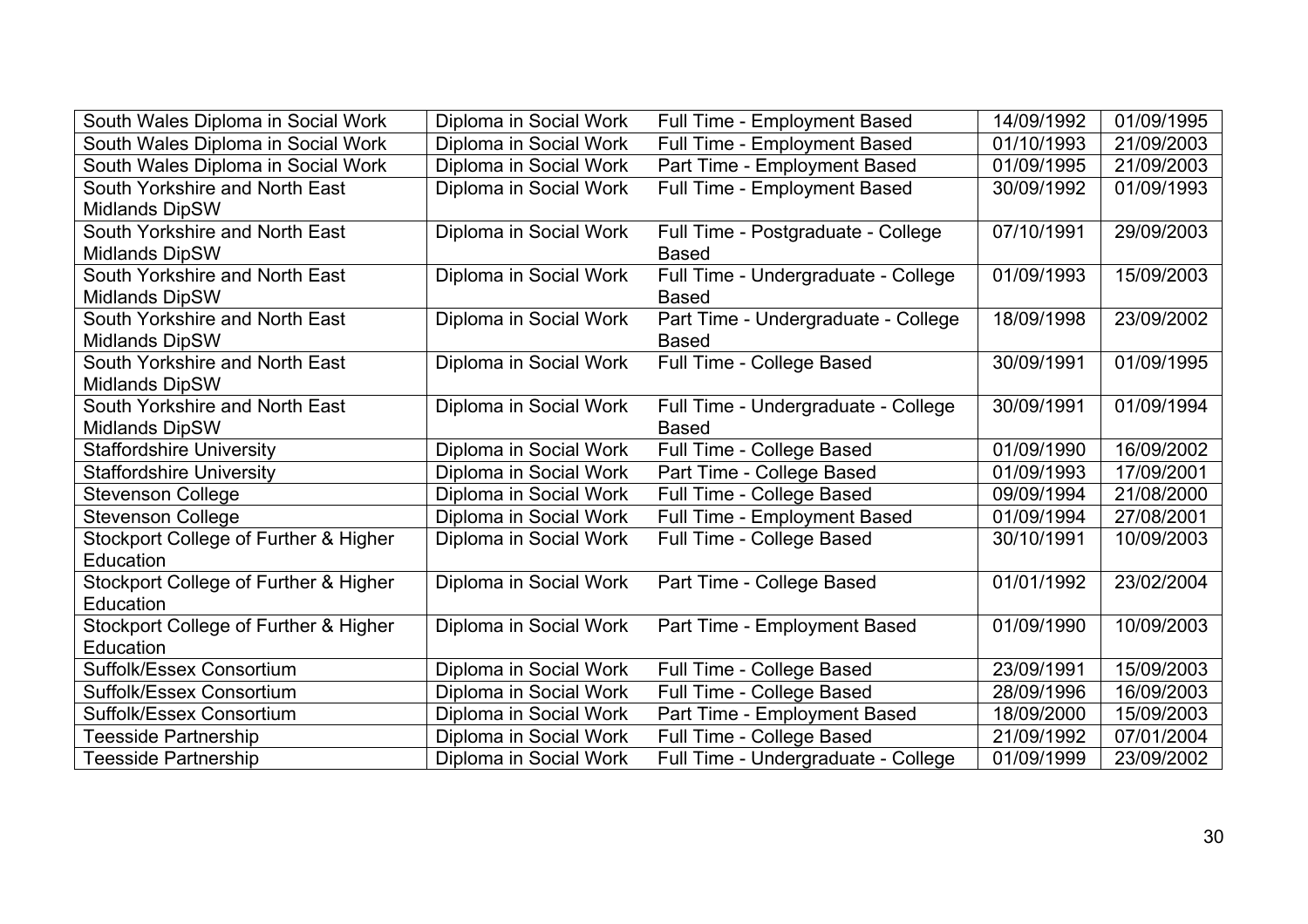|                                  |                        | <b>Based</b>                        |            |            |
|----------------------------------|------------------------|-------------------------------------|------------|------------|
| Teesside Partnership             | Diploma in Social Work | Part Time - College Based           | 01/09/1995 | 23/09/2002 |
| The National Open Learning DipSW | Diploma in Social Work | Distance Learning - Employment      | 01/09/1996 | 02/02/2004 |
| (England)                        |                        | <b>Based</b>                        |            |            |
| The National Open Learning DipSW | Diploma in Social Work | Distance Learning - Employment      | 01/01/2000 | 02/02/2004 |
| (England)                        |                        | <b>Based</b>                        |            |            |
| The National Open Learning DipSW | Diploma in Social Work | Distance Learning - Employment      | 26/01/2002 | 26/01/2002 |
| (England)                        |                        | <b>Based</b>                        |            |            |
| The National Open Learning DipSW | Diploma in Social Work | Distance Learning - Employment      | 01/01/1998 | 02/02/2004 |
| (Scotland)                       |                        | <b>Based</b>                        |            |            |
| The National Open Learning DipSW | Diploma in Social Work | Distance Learning - Employment      | 30/01/2000 | 02/02/2004 |
| (Scotland)                       |                        | <b>Based</b>                        |            |            |
| The National Open Learning DipSW | Diploma in Social Work | Distance Learning - Employment      | 01/01/1998 | 02/02/2004 |
| (Wales)                          |                        | <b>Based</b>                        |            |            |
| The National Open Learning DipSW | Diploma in Social Work | Distance Learning - Employment      | 30/01/2000 | 02/02/2004 |
| (Wales)                          |                        | <b>Based</b>                        |            |            |
| The Robert Gordon University     | Diploma in Social Work | Distance Learning - Undergraduate - | 01/09/1997 | 01/03/2005 |
|                                  |                        | <b>Employment Based</b>             |            |            |
| The Robert Gordon University     | Diploma in Social Work | Full Time - College Based           | 03/09/1997 | 01/09/1999 |
| The Robert Gordon University     | Diploma in Social Work | Full Time - Postgraduate - College  | 03/09/1997 | 24/09/2003 |
|                                  |                        | <b>Based</b>                        |            |            |
| The Robert Gordon University     | Diploma in Social Work | Full Time - Undergraduate - College | 03/09/1997 | 23/09/2003 |
|                                  |                        | <b>Based</b>                        |            |            |
| The Robert Gordon University     | Diploma in Social Work | Full Time - Undergraduate - College | 15/09/2001 | 01/08/2002 |
|                                  |                        | <b>Based</b>                        |            |            |
| The University of Salford        | Diploma in Social Work | Full Time - College Based           | 30/09/1991 | 29/09/2003 |
| The University of Salford        | Diploma in Social Work | Full Time - College Based           | 01/03/1995 | 16/05/2003 |
| The University of Salford        | Diploma in Social Work | <b>Full Time - Employment Based</b> | 01/09/1990 | 01/09/1995 |
| The University of Salford        | Diploma in Social Work | Full Time - Employment Based        | 01/09/1994 | 29/09/2003 |
| The University of Salford        | Diploma in Social Work | Full Time - Postgraduate - College  | 01/03/1995 | 22/09/2003 |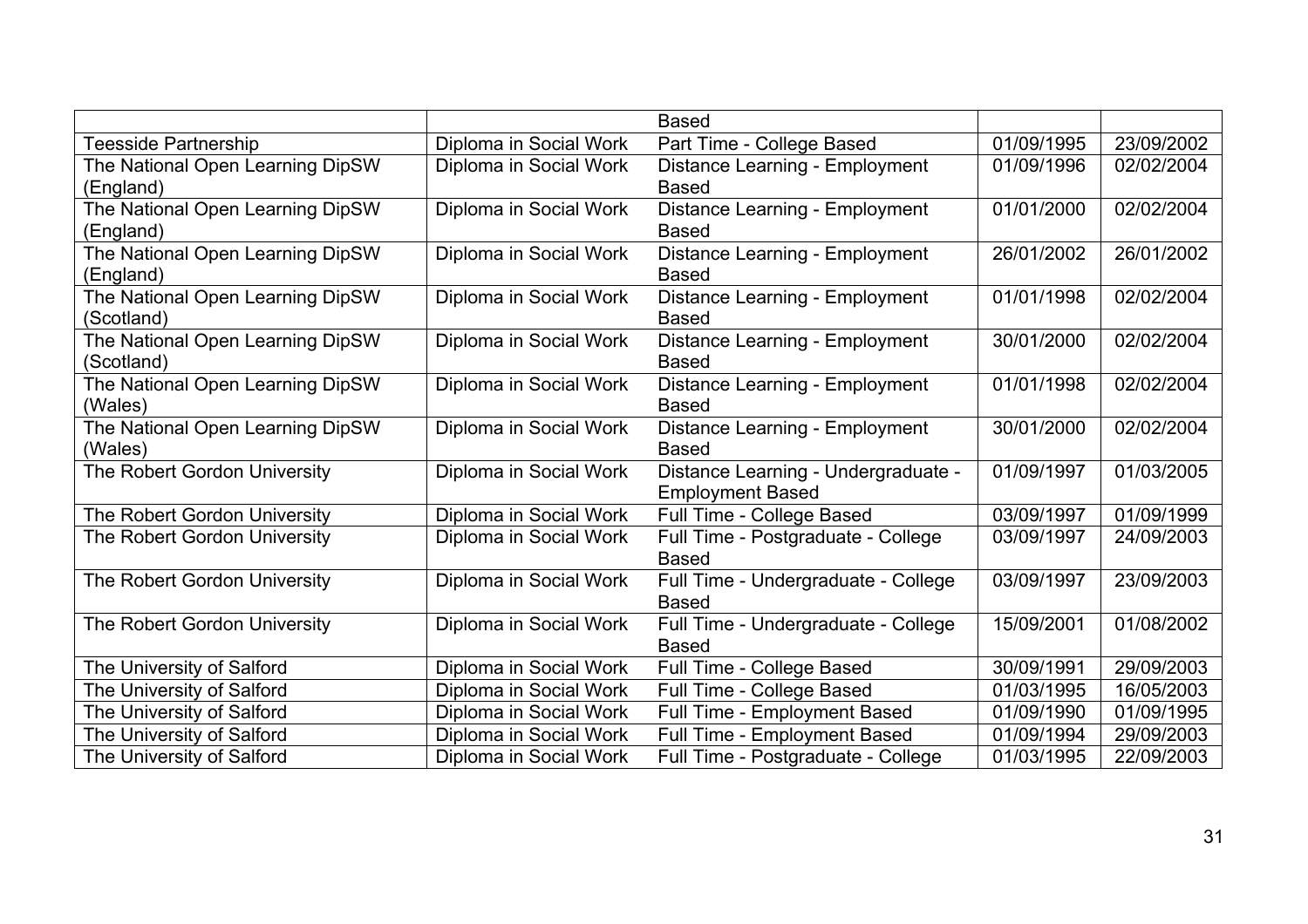|                                 |                        | <b>Based</b>                        |            |            |
|---------------------------------|------------------------|-------------------------------------|------------|------------|
| The University of Salford       | Diploma in Social Work | Full Time - Undergraduate - College | 22/09/1997 | 23/09/2002 |
|                                 |                        | <b>Based</b>                        |            |            |
| The University of Salford       | Diploma in Social Work | Part Time - Employment Based        | 25/06/1996 | 02/02/2007 |
| The West Sussex DipSW           | Diploma in Social Work | Full Time - College Based           | 01/09/1994 | 23/09/2002 |
| The West Sussex DipSW           | Diploma in Social Work | <b>Full Time - Employment Based</b> | 01/09/1990 | 14/01/2004 |
| The West Sussex DipSW           | Diploma in Social Work | Part Time - College Based           | 06/09/1999 | 23/09/2002 |
| <b>Trowbridge Partnership</b>   | Diploma in Social Work | Full Time - Employment Based        | 06/01/1992 | 06/01/2003 |
| <b>Trowbridge Partnership</b>   | Diploma in Social Work | Part Time - College Based           | 04/01/1999 | 06/01/2003 |
| University College Northampton  | Diploma in Social Work | Full Time - College Based           | 30/09/1991 | 29/09/2003 |
| University College Northampton  | Diploma in Social Work | Part Time - Employment Based        | 01/09/1994 | 29/09/2003 |
| University of Bath and Partners | Diploma in Social Work | Full Time - Undergraduate - College | 24/09/1991 | 23/09/2002 |
|                                 |                        | <b>Based</b>                        |            |            |
| University of Bath and Partners | Diploma in Social Work | Full Time - Undergraduate - College | 23/09/1998 | 24/09/2002 |
|                                 |                        | <b>Based</b>                        |            |            |
| University of Birmingham        | Diploma in Social Work | Full Time - Postgraduate - College  | 28/09/1992 | 19/01/2007 |
|                                 |                        | <b>Based</b>                        |            |            |
| <b>University of Dundee</b>     | Diploma in Social Work | Full Time - College Based           | 01/09/1990 | 01/09/2000 |
| University of Dundee            | Diploma in Social Work | Full Time - College Based           | 26/09/2001 | 26/09/2001 |
| <b>University of Dundee</b>     | Diploma in Social Work | Full Time - Postgraduate - College  | 01/10/1993 | 13/09/2004 |
|                                 |                        | <b>Based</b>                        |            |            |
| <b>University of Dundee</b>     | Diploma in Social Work | Full Time - Undergraduate - College | 01/10/1994 | 22/09/2003 |
|                                 |                        | <b>Based</b>                        |            |            |
| University of Exeter and Devon  | Diploma in Social Work | Full Time - Postgraduate - College  | 28/10/1992 | 29/09/2003 |
| Programme Providers             |                        | <b>Based</b>                        |            |            |
| University of Gloucestershire   | Diploma in Social Work | Full Time - College Based           | 21/09/1992 | 23/09/2002 |
| University of Gloucestershire   | Diploma in Social Work | <b>Full Time - Employment Based</b> | 21/09/1992 | 23/09/2002 |
| University of Gloucestershire   | Diploma in Social Work | Part Time - College Based           | 01/09/1999 | 01/10/2001 |
| University of Hertfordshire     | Diploma in Social Work | Full Time - College Based           | 22/09/1997 | 23/09/2002 |
| University of Hertfordshire     | Diploma in Social Work | Full Time - Postgraduate - College  | 28/09/1998 | 22/09/2003 |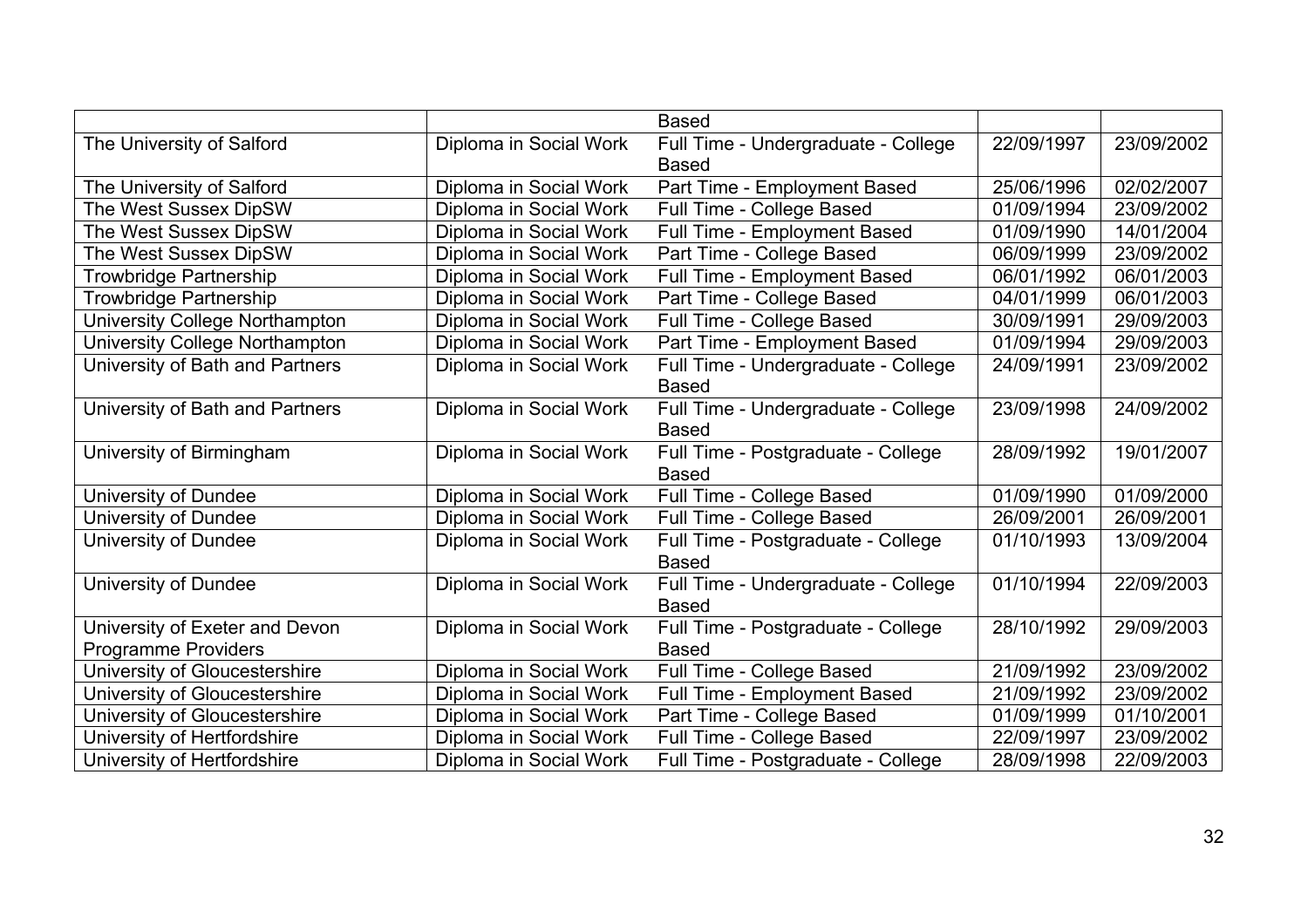|                                      |                        | <b>Based</b>                        |            |            |
|--------------------------------------|------------------------|-------------------------------------|------------|------------|
| University of Hertfordshire          | Diploma in Social Work | Full Time - Undergraduate - College | 01/09/1991 | 22/09/1997 |
|                                      |                        | <b>Based</b>                        |            |            |
| University of Hertfordshire          | Diploma in Social Work | Full Time - Undergraduate - College | 01/09/1996 | 01/09/2003 |
|                                      |                        | <b>Based</b>                        |            |            |
| University of Kent                   | Diploma in Social Work | Full Time - College Based           | 21/09/1992 | 16/09/2002 |
| University of Kent                   | Diploma in Social Work | Part Time - Employment Based        | 28/01/2002 | 22/09/2003 |
| University of Kent at Canterbury     | Diploma in Social Work | Full Time - Postgraduate - College  | 01/10/1993 | 13/10/1997 |
|                                      |                        | <b>Based</b>                        |            |            |
| University of Leeds DipSW            | Diploma in Social Work | Full Time - College Based           | 11/01/1993 | 22/09/2003 |
| University of Leeds DipSW            | Diploma in Social Work | Full Time - Employment Based        | 01/01/1991 | 22/09/2003 |
| University of Leeds DipSW            | Diploma in Social Work | Part Time - Employment Based        | 01/01/1991 | 25/09/2003 |
| University of Lincoln                | Diploma in Social Work | Distance Learning - Undergraduate - | 15/09/1999 | 24/09/2003 |
|                                      |                        | <b>Employment Based</b>             |            |            |
| University of Lincoln                | Diploma in Social Work | Full Time - College Based           | 01/09/1990 | 01/09/1996 |
| University of Lincoln                | Diploma in Social Work | Full Time - Undergraduate - College | 20/09/1995 | 23/09/2003 |
|                                      |                        | <b>Based</b>                        |            |            |
| University of Lincoln                | Diploma in Social Work | Part Time - Employment Based        | 01/09/1990 | 24/09/2003 |
| University of Manchester Social Work | Diploma in Social Work | Full Time - College Based           | 30/10/1991 | 23/09/2002 |
| <b>Training Partnership</b>          |                        |                                     |            |            |
| University of Manchester Social Work | Diploma in Social Work | Full Time - Postgraduate - College  | 01/10/1991 | 22/09/2003 |
| <b>Training Partnership</b>          |                        | <b>Based</b>                        |            |            |
| University of Paisley                | Diploma in Social Work | Full Time - Undergraduate - College | 22/09/1997 | 22/09/2005 |
|                                      |                        | <b>Based</b>                        |            |            |
| University of Paisley                | Diploma in Social Work | Part Time - College Based           | 30/09/2003 | 22/09/2005 |
| University of Southampton            | Diploma in Social Work | Full Time - Postgraduate - College  | 01/10/1990 | 02/10/2003 |
|                                      |                        | <b>Based</b>                        |            |            |
| University of Southampton            | Diploma in Social Work | Full Time - Undergraduate - College | 01/09/1992 | 03/10/2003 |
|                                      |                        | <b>Based</b>                        |            |            |
| University of Stirling & Partners    | Diploma in Social Work | Full Time - Postgraduate - College  | 29/09/1992 | 10/02/2004 |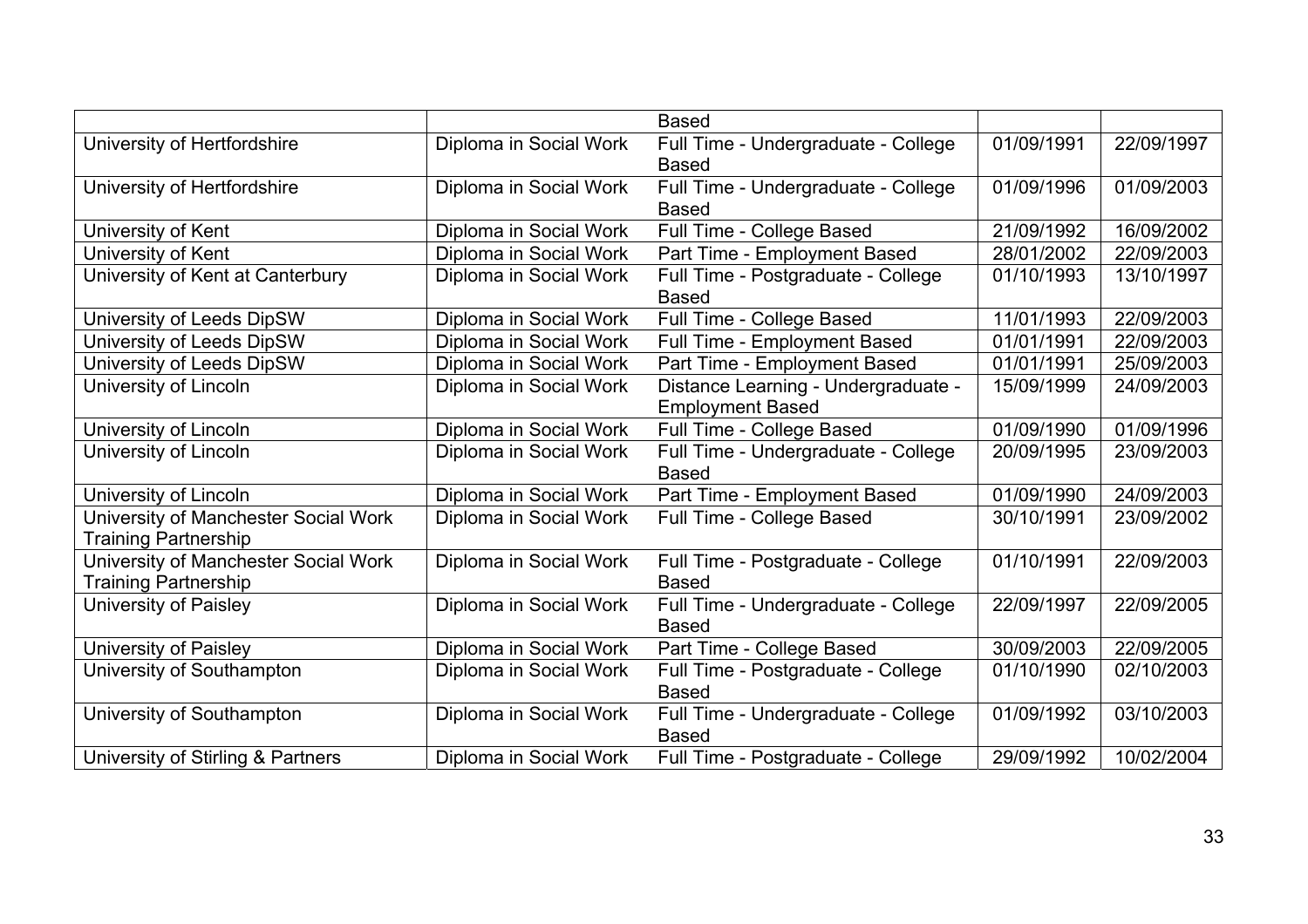|                                             |                        | <b>Based</b>                        |            |            |
|---------------------------------------------|------------------------|-------------------------------------|------------|------------|
| University of Stirling & Partners           | Diploma in Social Work | Full Time - Undergraduate - College | 01/02/1993 | 10/02/2004 |
|                                             |                        | <b>Based</b>                        |            |            |
| University of Stirling & Partners           | Diploma in Social Work | Part Time - Undergraduate -         | 01/02/1999 | 13/02/2001 |
|                                             |                        | <b>Employment Based</b>             |            |            |
| University of Strathclyde                   | Diploma in Social Work | Full Time - College Based           | 08/09/1997 | 08/09/1997 |
| University of Strathclyde                   | Diploma in Social Work | Full Time - Undergraduate - College | 25/01/1999 | 01/01/2004 |
|                                             |                        | <b>Based</b>                        |            |            |
| University of Strathclyde                   | Diploma in Social Work | Full Time - Undergraduate - College | 28/09/2001 | 01/01/2004 |
|                                             |                        | <b>Based</b>                        |            |            |
| University of Sussex DipSW                  | Diploma in Social Work | Full Time - Postgraduate - College  | 01/10/1993 | 01/09/2003 |
|                                             |                        | <b>Based</b>                        |            |            |
| University of the West of England at        | Diploma in Social Work | Full Time - College Based           | 01/09/1990 | 23/09/2002 |
| <b>Bristol &amp; Partners</b>               |                        |                                     |            |            |
| University of the West of England at        | Diploma in Social Work | Part Time - College Based           | 01/09/1995 | 24/09/2001 |
| <b>Bristol &amp; Partners</b>               |                        |                                     |            |            |
| University of Ulster & Social Services      | Diploma in Social Work | Full Time - College Based           | 01/02/1993 | 01/02/2004 |
| <b>Education &amp; Training Partnership</b> |                        |                                     |            |            |
| University of Ulster & Social Services      | Diploma in Social Work | Full Time - Postgraduate - College  | 31/10/1991 | 22/09/2003 |
| <b>Education &amp; Training Partnership</b> |                        | <b>Based</b>                        |            |            |
| University of Ulster & Social Services      | Diploma in Social Work | Full Time - Undergraduate - College | 01/09/1994 | 26/09/2005 |
| <b>Education &amp; Training Partnership</b> |                        | <b>Based</b>                        |            |            |
| University of Wales Swansea                 | Diploma in Social Work | Full Time - Postgraduate - College  | 01/10/1991 | 20/09/2004 |
|                                             |                        | <b>Based</b>                        |            |            |
| University of Wales, College of Cardiff     | Diploma in Social Work | Full Time - Postgraduate - College  | 06/10/1992 | 27/09/2004 |
|                                             |                        | <b>Based</b>                        |            |            |
| University of Warwick                       | Diploma in Social Work | Full Time - Postgraduate - College  | 30/09/1991 | 29/09/2003 |
|                                             |                        | <b>Based</b>                        |            |            |
| Wessex                                      | Diploma in Social Work | Full Time - Employment Based        | 01/01/1990 | 04/01/1993 |
| Wessex                                      | Diploma in Social Work | Full Time - Employment Based        | 01/01/1992 | 04/01/1993 |